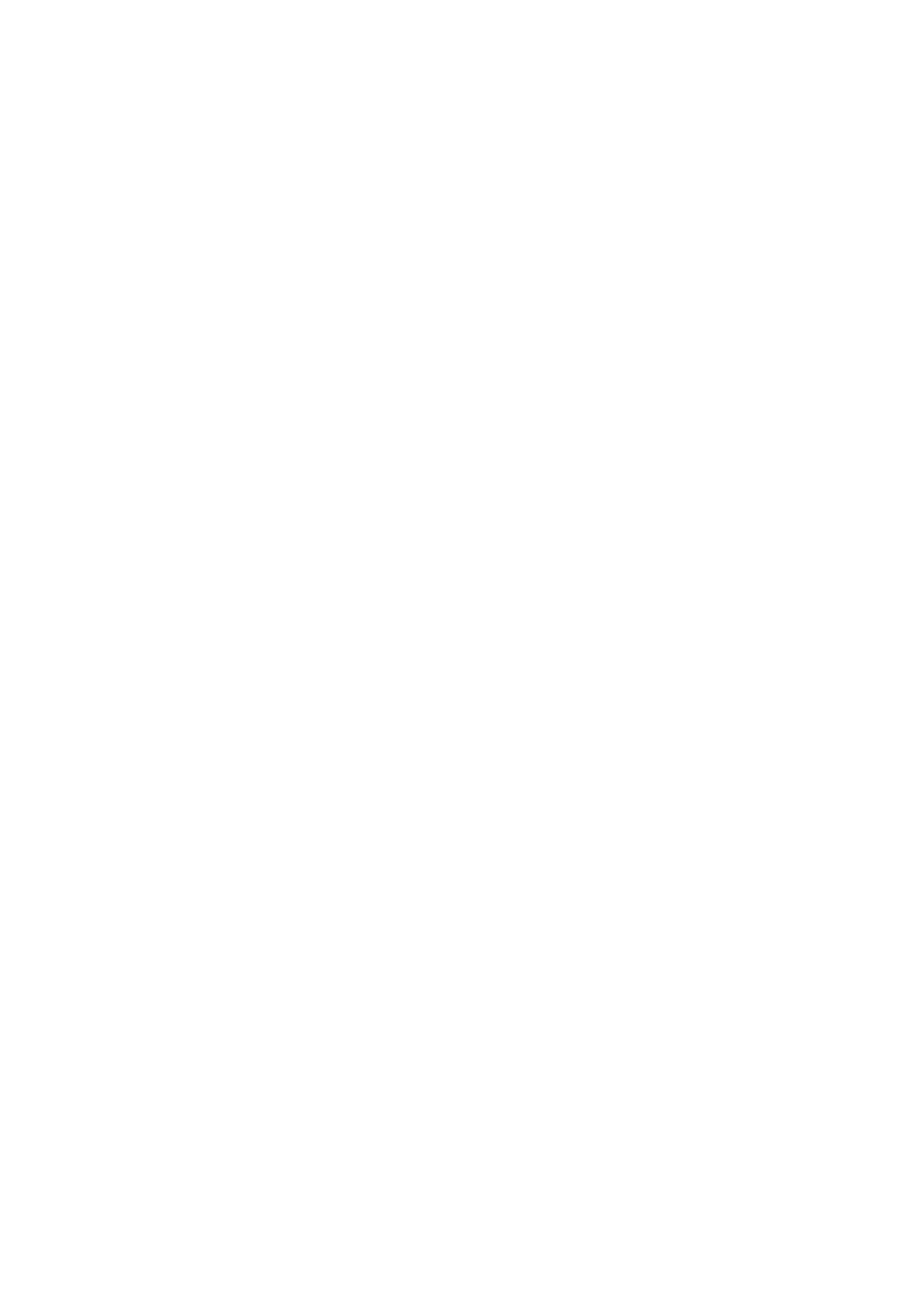

**Australian Government** 

**Rural Industries Research and Development Corporation** 

# **Estimating the Potential Public Costs of the Asian Honey Bee Incursion**

by Terry Ryan

April 2010

RIRDC Publication No 10/026 RIRDC Project No. PRJ-005542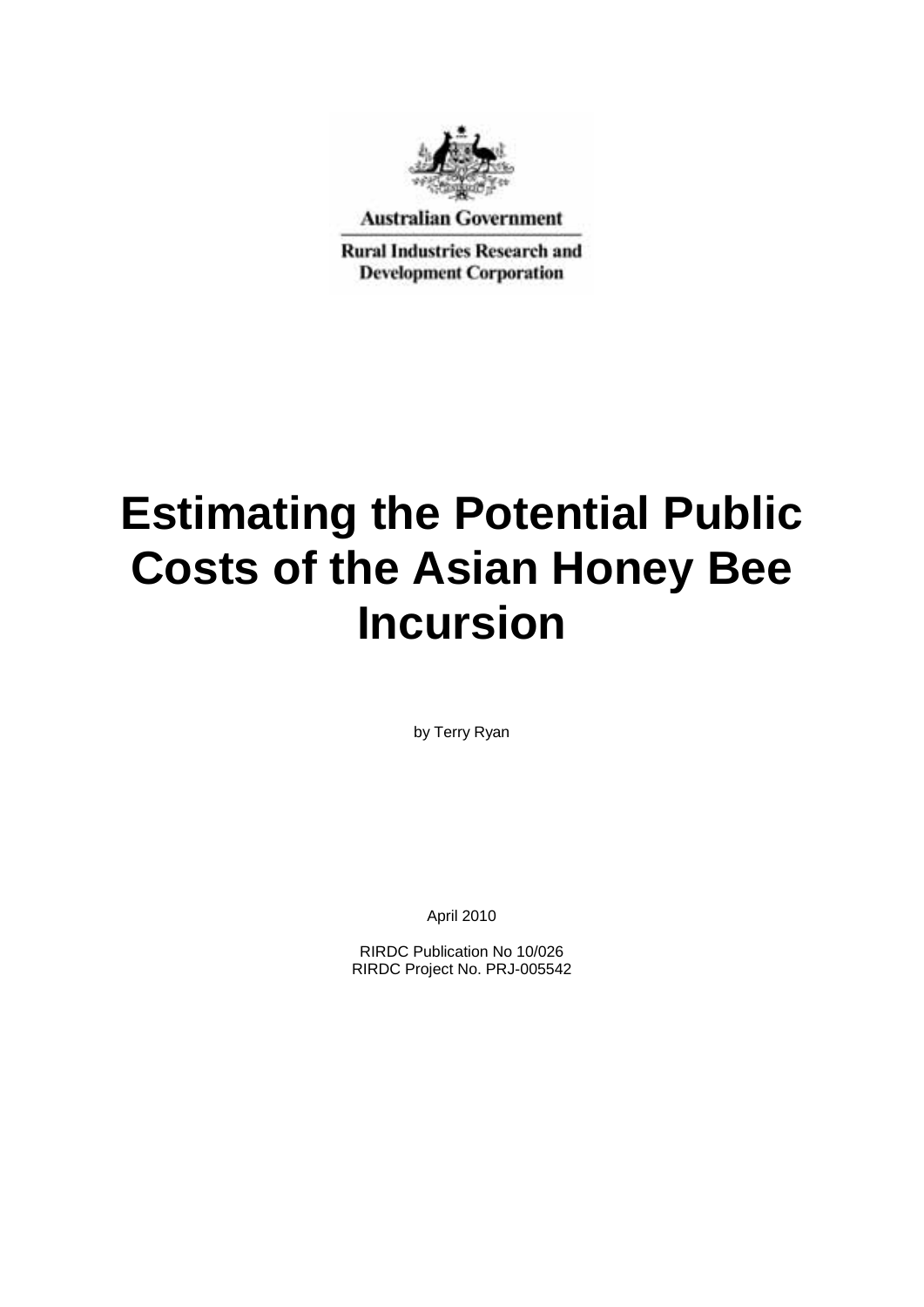© 2010 Rural Industries Research and Development Corporation. All rights reserved.

ISBN 1 74151 999 3 ISSN 1440-6845

Estimating the Potential Public Costs of the Asian Honey Bee Incursion Publication No. 10/026 Project No. PRJ-005542

The information contained in this publication is intended for general use to assist public knowledge and discussion and to help improve the development of sustainable regions. You must not rely on any information contained in this publication without taking specialist advice relevant to your particular circumstances.

While reasonable care has been taken in preparing this publication to ensure that information is true and correct, the Commonwealth of Australia gives no assurance as to the accuracy of any information in this publication.

The Commonwealth of Australia, the Rural Industries Research and Development Corporation (RIRDC), the authors or contributors expressly disclaim, to the maximum extent permitted by law, all responsibility and liability to any person, arising directly or indirectly from any act or omission, or for any consequences of any such act or omission, made in reliance on the contents of this publication, whether or not caused by any negligence on the part of the Commonwealth of Australia, RIRDC, the authors or contributors.

The Commonwealth of Australia does not necessarily endorse the views in this publication.

This publication is copyright. Apart from any use as permitted under the *Copyright Act 1968*, all other rights are reserved. However, wide dissemination is encouraged. Requests and inquiries concerning reproduction and rights should be addressed to the RIRDC Publications Manager on phone 02 6271 4165.

Researcher Contact Details

Terry Ryan The Old Bakery Cork Street Gundaroo NSW 2620

Phone: 02 6236 8282 Email: terry.ryan@optusnet.com.au

In submitting this report, the researcher has agreed to RIRDC publishing this material in its edited form.

RIRDC Contact Details

Rural Industries Research and Development Corporation Level 2, 15 National Circuit BARTON ACT 2600

PO Box 4776 KINGSTON ACT 2604

Phone: 02 6271 4100<br>Fax: 02 6271 4199 02 6271 4199 Email: rirdc@rirdc.gov.au. Web: http://www.rirdc.gov.au

Electronically published by RIRDC in April 2010 Print-on-demand by Union Offset Printing, Canberra at www.rirdc.gov.au or phone 1300 634 313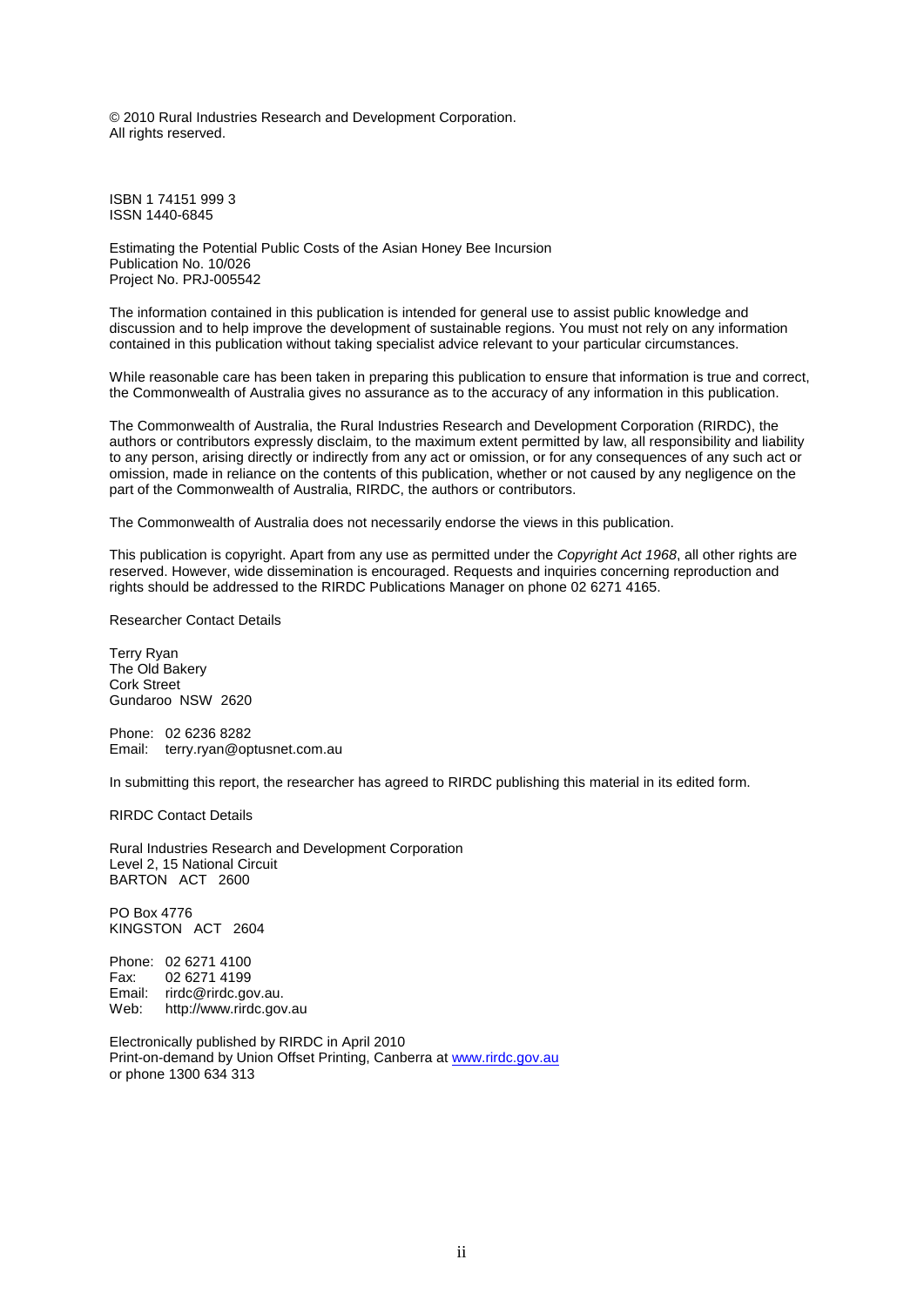## **Foreword**

One of the crucial issues in developing a response to the Asian Honey Bee incursion in Cairns is determining the appropriate level of industry contributions towards the total cost. The proportion of the costs to be borne by industry can vary between 20 percent and 80 percent, dependent upon the benefit cost analysis. To ensure appropriate proportions of the response are paid it is necessary to identify the public benefits and costs as well as industry benefits and costs.

Beekeepers throughout Australia who rely on the coastal and other high rainfall area eucalyptus forests for production would be beneficiaries of a Response Plan to the Asian Honey Bee incursion, as would industries that depend upon the use of feral and/or managed *Apis mellifera* for pollination services.

This report has two key findings of the potential public costs of the Asian Honey Bee incursion. The costs of public health impacts are conservatively estimated to range from \$84,114–\$88,637 per 100,000 people. The cost estimates for the public nuisance aspects are estimated to range from \$4,580–\$33,660 per 100,000 people.

These public costs are an input into determining the contribution of industry to a Response Plan to prevent the Asian Honey Bee becoming endemic. The scale of the identified parameters demonstrates significant public benefits that would arise from an eradication campaign of Asian Honey Bee that are beyond those accruing to the industry itself.

This project was funded from industry revenue which is matched by funds provided by the Australian Government.

This report is an addition to RIRDC's diverse range of over 2000 research publications and it forms part of our Honeybee R&D program, which aims to improve the productivity and profitability of the Australian beekeeping industry through the organisation, funding and management of a research, development and extension program that is both stakeholder and market focused.

Most of RIRDC's publications are available for viewing, free downloading or purchasing online at [www.rirdc.gov.au.](http://www.rirdc.gov.au/) Purchases can also be made by phoning 1300 634 313.

**Peter O'Brien** Managing Director Rural Industries Research and Development Corporation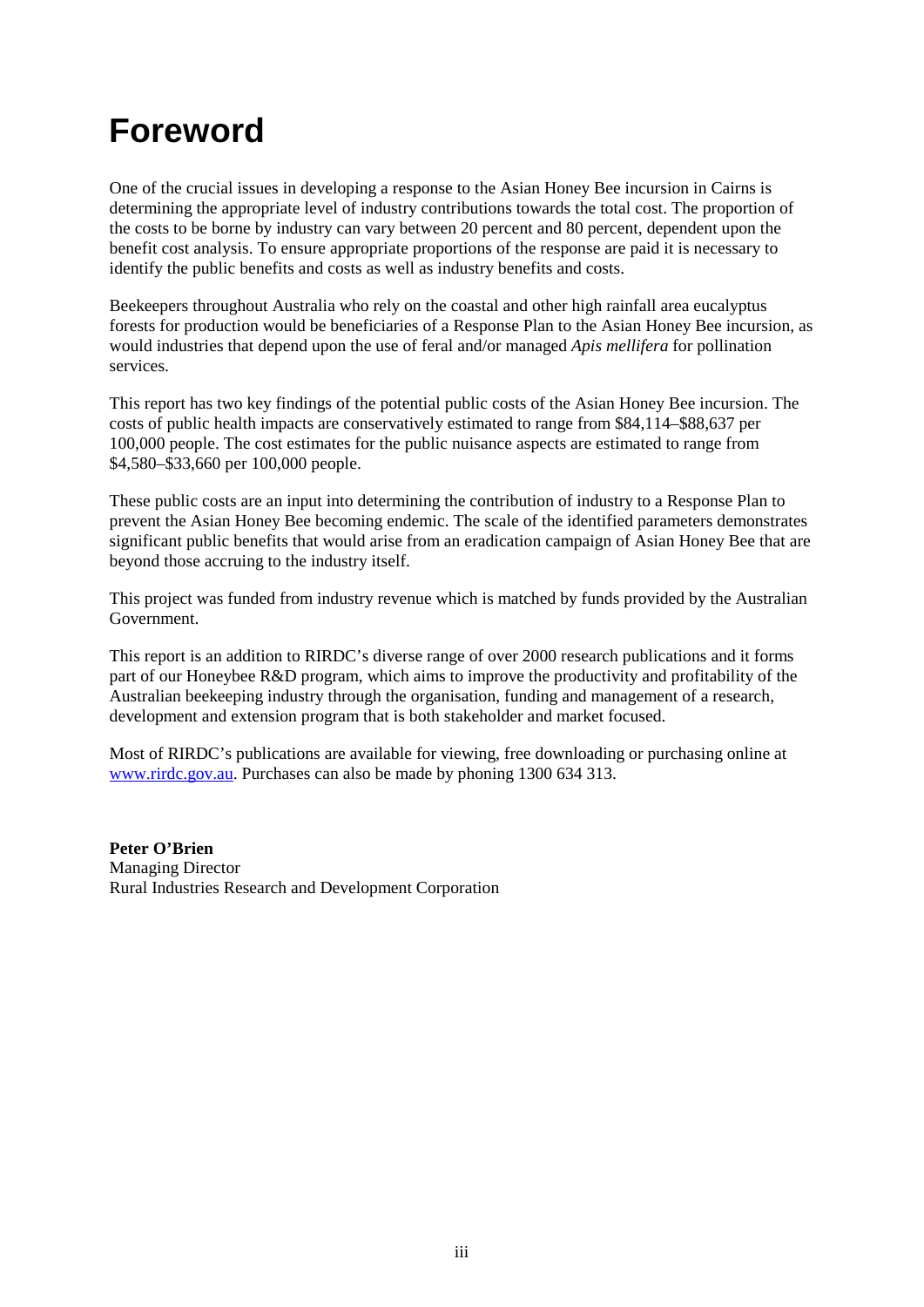## **Acknowledgments**

I would like to thank Denis Anderson, Trevor Weatherhead, Bruce White and Stephen Ware for their assistance and knowledge of the Australian honeybee industry.

## **Abbreviations**

| <b>ACIAR</b> | Australian Centre for International Agricultural Research |
|--------------|-----------------------------------------------------------|
| AHB          | Asian Honey Bee (Java haplotype or Apis cerana javana)    |
| <b>AIHW</b>  | Australian Institute of Health and Welfare                |
| <b>BEACH</b> | Bettering the Evaluation and Care of Health               |
| <b>CCAHB</b> | Consultative Committee on Asian Honey Bee Eradication     |
| <b>EADRA</b> | Emergency Animal Disease Response Agreement               |
| <b>EPPRD</b> | <b>Emergency Plant Pest Response Deed</b>                 |
| <b>GVP</b>   | Gross Value of Production                                 |
| <b>LVP</b>   | Local Value of Production                                 |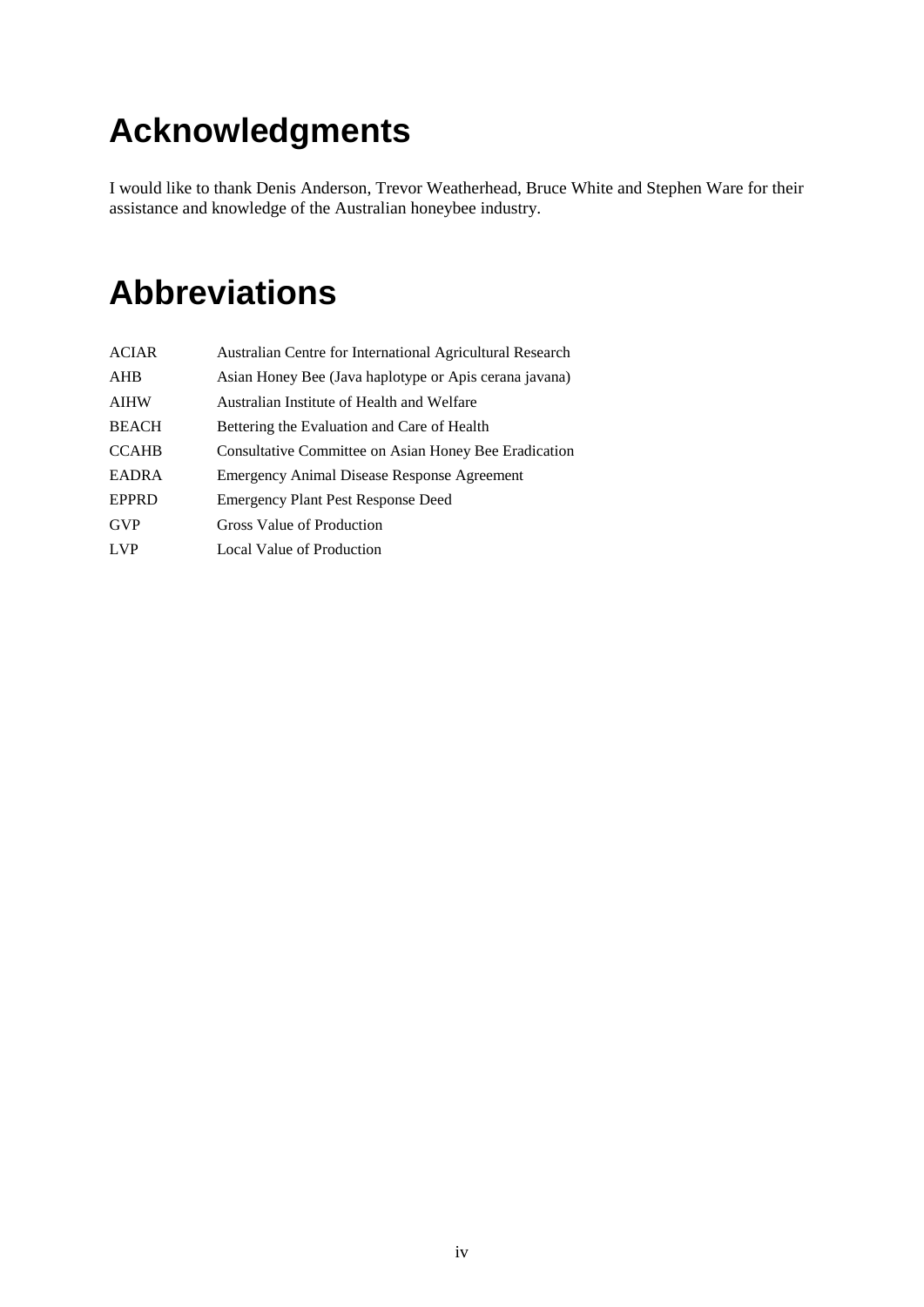## **Contents**

| 1.9 Estimating the extent of the existing public nuisance problems from Apis mellifera  10 |
|--------------------------------------------------------------------------------------------|
|                                                                                            |
|                                                                                            |
|                                                                                            |
|                                                                                            |
|                                                                                            |
|                                                                                            |
|                                                                                            |
|                                                                                            |
|                                                                                            |
|                                                                                            |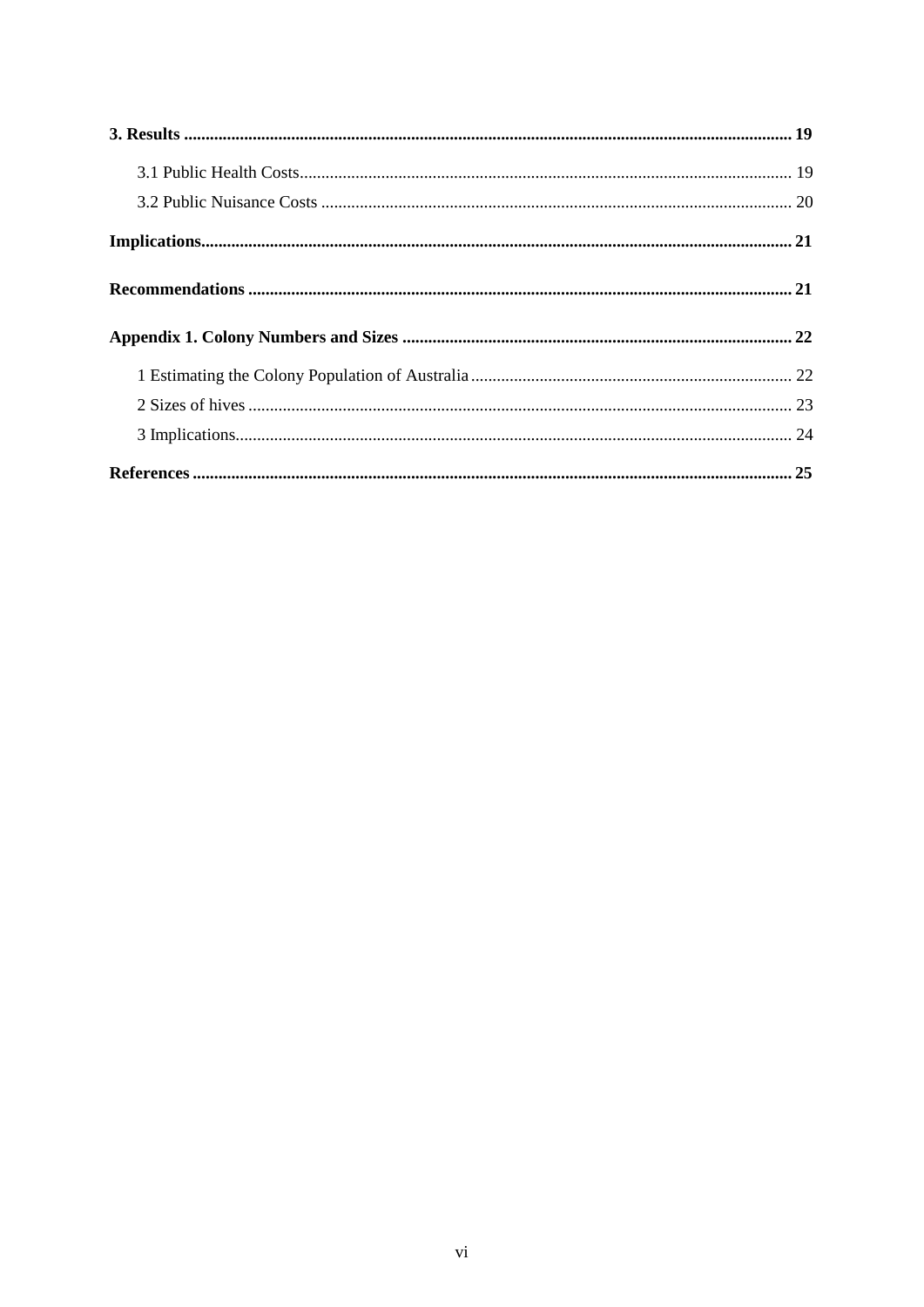## **Tables**

| Table 1  | Case study – Local Government Costs of Swarm and colony removal – Town of          |  |
|----------|------------------------------------------------------------------------------------|--|
| Table 2  |                                                                                    |  |
| Table 3  | Estimating Public Nuisance Baseline Costs from European Honeybees 11               |  |
| Table 4  |                                                                                    |  |
| Table 5  | Proportions of All Hospitalisations Due to Insect Stings - Australian Institute of |  |
| Table 6  | Estimates of visits to General Practitioners for treatment of bee stings from the  |  |
| Table 7  | Estimates of the Number of Identified Pharmacy Prescriptions for Australia 16      |  |
| Table 8  |                                                                                    |  |
| Table 9  |                                                                                    |  |
| Table 10 |                                                                                    |  |
| Table 11 |                                                                                    |  |
| Table 12 |                                                                                    |  |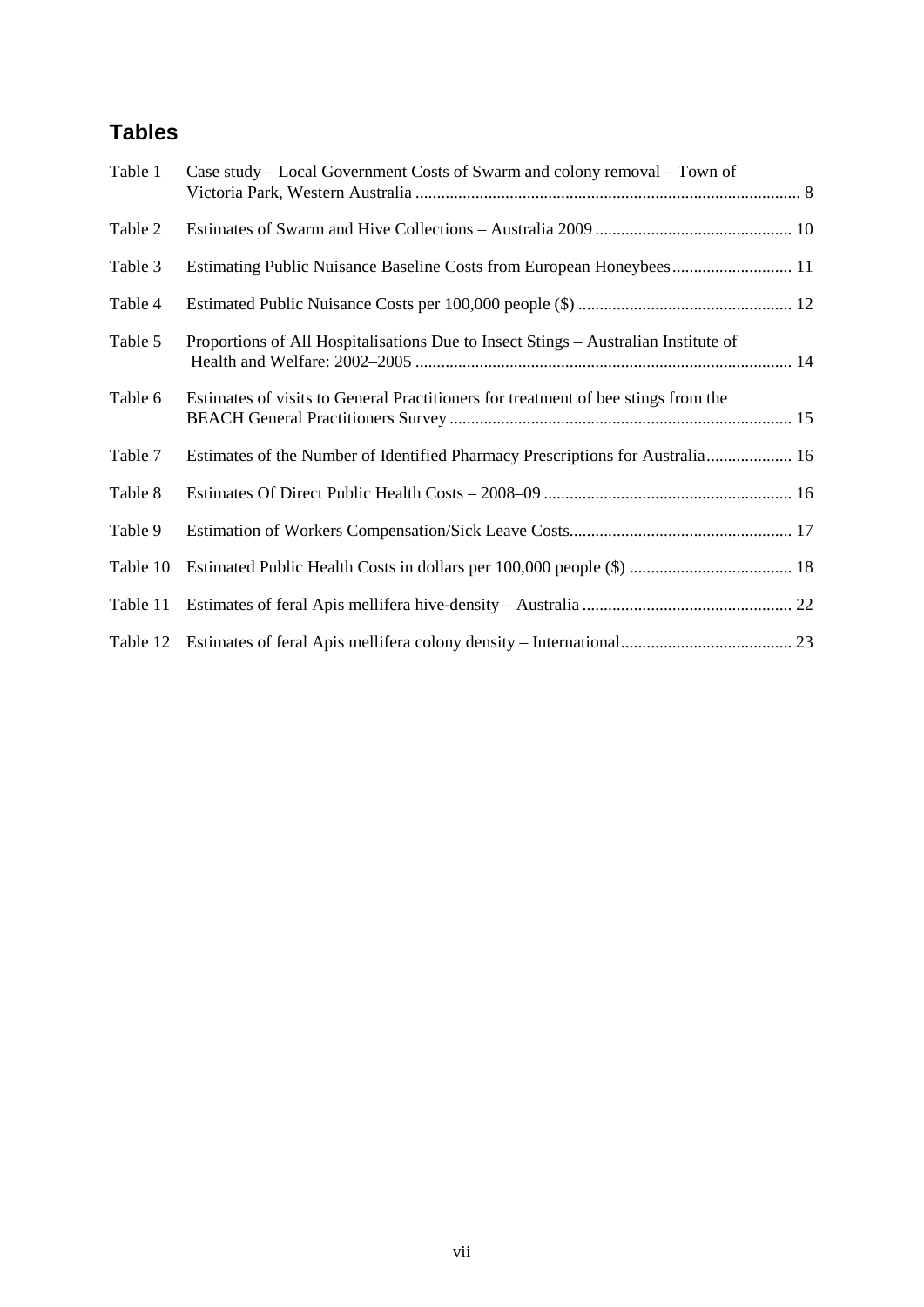## **Executive Summary**

#### **What the report is about**

The current Asian Honey Bee (AHB) incursion in Cairns is being managed by Biosecurity Queensland and has involved an investment of over \$1 million, from initial detection in May 2007 up to 31 December 2009. The response to the incursion to date has not been covered by any current cost sharing arrangements, including the Emergency Animal Disease Response Agreement (EADRA) or the Emergency Plant Pest Response Deed (EPPRD).

The estimated cost of an anticipated Response Plan to prevent the AHB from becoming endemic in Australia, of over \$11 million represents approximately 14 percent of the Gross Value of Production (GVP) for the honeybee industry. The EPPRD prescribes that the 'Agreed Limit' is calculated using 2 percent of the Local Value of Production (LVP) of the Affected Industry Parties. However, the Deed allows for the 'Agreed Limit' to be increased. The GVP of the honeybee industry is estimated as approximately \$80 million per annum and the LVP would be approximately \$76 million per annum (2007 figures).

One of the crucial issues in developing this Response Plan is determining the appropriate level of industry contributions towards the total cost. The proportion of the costs to be borne by industry can vary between 20 percent and 80 percent, depending upon the outcome of the benefit cost analysis. To ensure appropriate proportions of the response are paid it is necessary to identify the public benefits and costs as well as industry benefits and costs.

This report provides benchmarks for determining and allocating the priced public costs for health and nuisance, for apportioning the appropriate sources of funding of a Response Plan.

Measures of public costs to the environment and other agricultural industries are being developed in a Queensland Government analysis.

#### **Who is the report targeted at?**

This report is targeted at government advisers undertaking the benefit cost analysis on the current *Apis cerana javana* incursion at Cairns and the decision-makers who will decide on the level of funding, and by whom, on a Response Plan eradication campaign.

#### **Where are the relevant industries located in Australia**

The Australian honeybee industry is distributed throughout Australia and bee farmers are mostly migratory, moving to locations where nectar flows are strongest.

The honeybee industry has approximately 1700 commercial producers.

The science is still to be fully determined of where the Java haplotype or *Apis cerana javana* may become endemic but initial modelling using the Climex model indicates that it could naturalise to tropical and coastal regions in nearly all parts of Australia. Beekeepers throughout Australia who rely on the coastal and other high rainfall area eucalyptus forests for production would be beneficiaries of a Response Plan, as would industries that depend upon the use of feral and/or managed *Apis mellifera* for pollination services.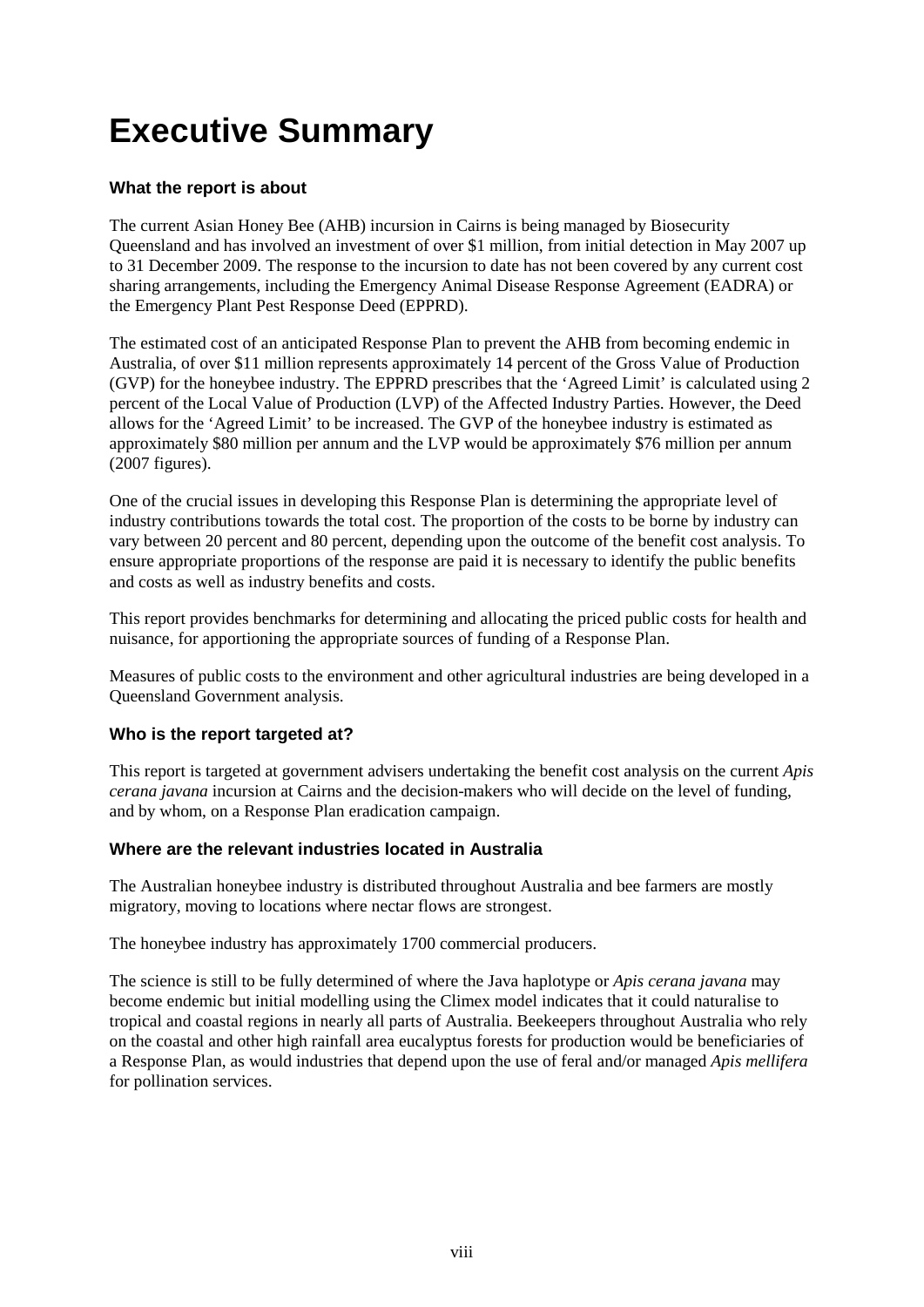#### **Background**

There is currently an incursion by *Apis cerana javana* at Cairns in Northern Queensland and a Response Plan to prevent its establishment in Australia is being developed.

As part of developing the Response Plan, a benefit cost analysis on the eradication of this bee is to be undertaken. The Queensland Government has responsibility for undertaking the analysis and providing it to a National Consultative Committee on Asian Honey Bees.

The benefit cost analysis will be used to determine the portion of funding levels from industry relative to that from taxpayers.

#### **Aims/objectives**

The objective of this report is to provide measures of the priced public costs if the Java haplotype of *Apis cerana javana* becomes endemic in Australia.

This report does not cover unpriced public costs such as effects on native flora and fauna, which would appear to be substantial but difficult to quantify.

Priced public costs include public nuisance, disturbance of social amenities and human heath implication costs.

#### **Methods used**

There is very little data on the public nuisance and disturbance of social amenities from existing *Apis mellifera* managed and feral hives. A series of surveys and case studies of different groups with knowledge or experience of particular aspects of the problems was undertaken.

For the measurement of public health issues a review of studies and other information sources that involved the health implications of bee stings was undertaken and used as the basis for deriving estimates of the impacts.

On average, *Apis cerana javana* are expected to replace *Apis mellifera* on a one for one basis. *Apis cerana javana* swarm 2 to 6 times more frequently, and have smaller colony sizes, than *Apis mellifera*. It is therefore assumed there would be greater public nuisance and health costs if *Apis cerana javana* became endemic, even if they replaced the same number of *Apis mellifera*.

The data collected is synthesised to produce estimates of the minimal parameters of public costs if *Apis cerana javana* becomes endemic in Australia.

#### **Results/key findings**

Potential public costs if the *Apis cerana javana* becomes endemic in Australia were identified and ranges of parameter estimates were developed.

The costs of public health impacts are conservatively estimated to range from \$84,114–\$88,637 per 100,000 people. The cost estimates for the public nuisance aspects are estimated to range from \$4,580–\$33,660 per 100,000 people.

These public costs are an input into determining the contribution of industry to a Response Plan to prevent *Apis cerana javana* becoming endemic. The scale of the identified parameters demonstrates significant public benefits.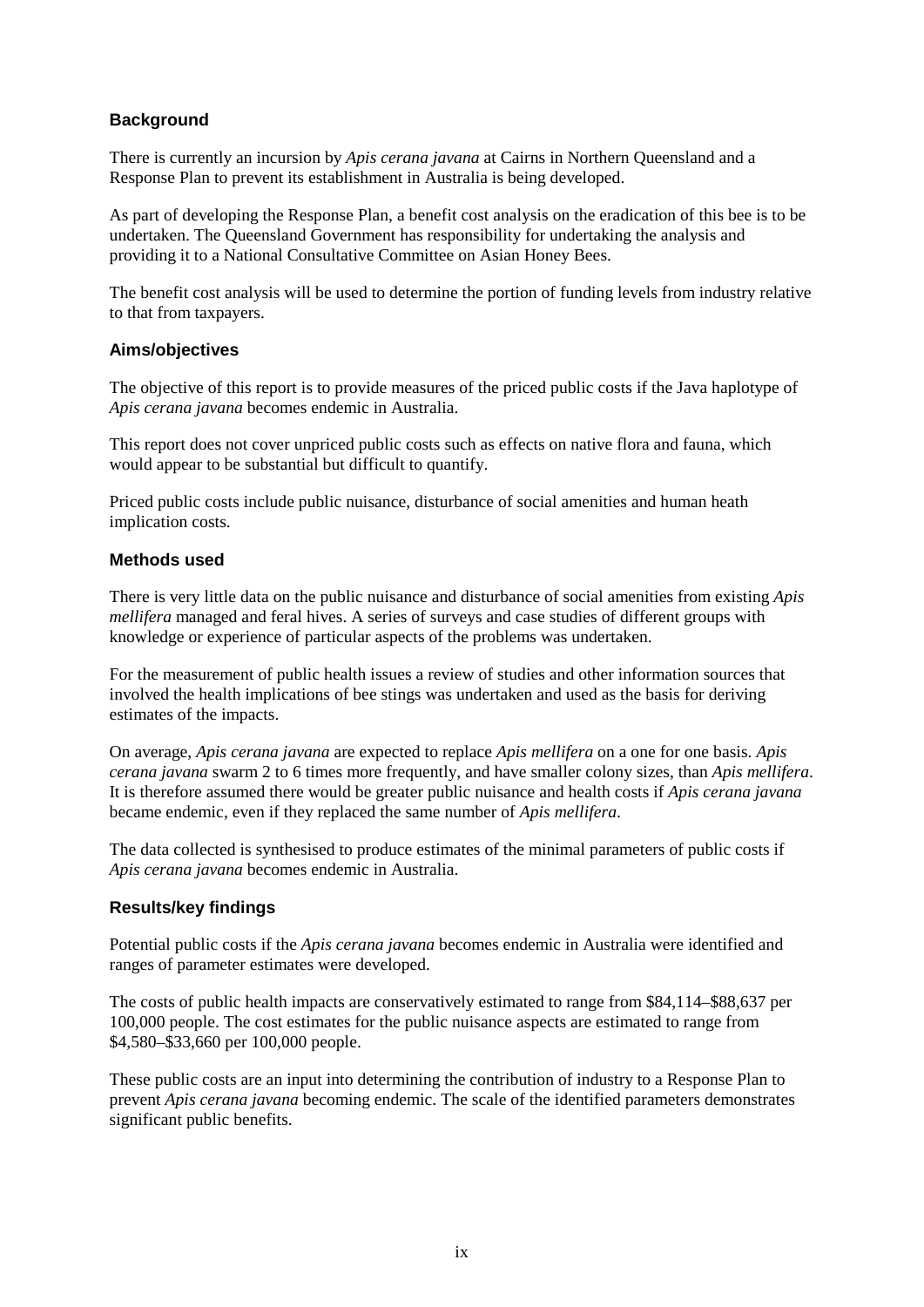#### **Implications for relevant stakeholders**

The honeybee industry can demonstrate that there are significant public benefits accruing from an eradication campaign of *Apis cerana javana* that are beyond those accruing to the industry itself.

Policymakers and other stakeholders will be better informed of the range of costs that can accrue to the Australian community from the establishment of *Apis cerana javana*.

#### **Recommendations**

The Queensland Government, having carriage of the responsibility of undertaking the benefit cost analysis, use of the estimates developed in this report when developing an overarching Response Plan to prevent the Java haplotype of *Apis cerana javana* from establishing in Australia.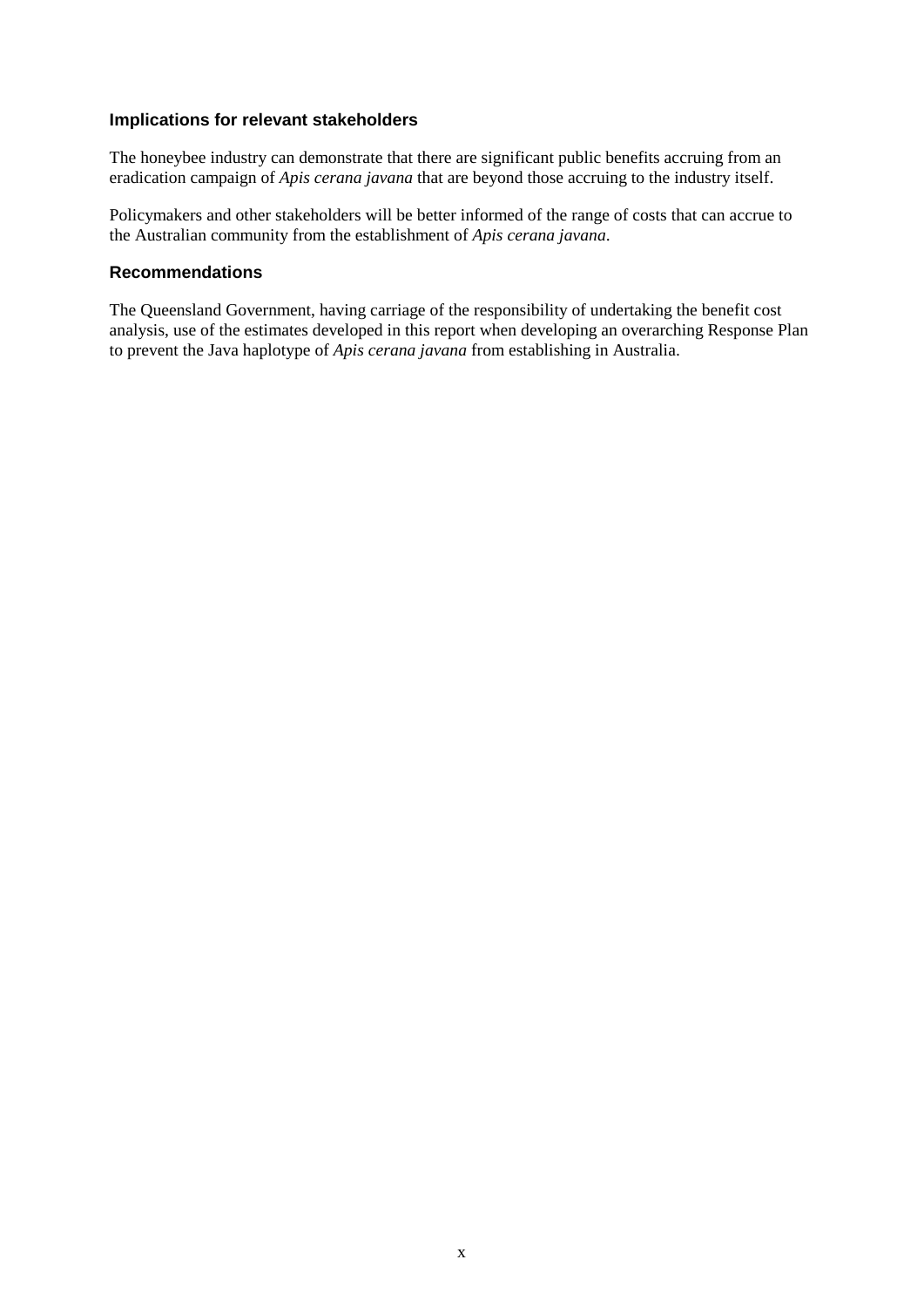## **Introduction**

There is currently an incursion of the Asian Honey Bee (*Apis cerana javana*) at Cairns in far north Queensland and a Response Plan is now being developed to prevent its establishment in Australia.

This type of AHB strain of (hereafter referred to as *Apis cerana javana*) is native to Java, Indonesia, but is now regarded as an invasive pest species in Papua New Guinea (PNG) and the Solomon Islands. Studies on the bee in its new invasive range show that it is not able to be domesticated and its pollination activity cannot be controlled for managed pollination services. The bee produces little honey themselves but will rob honey from European Honeybees (*Apis mellifera*) causing significant colony losses, reduction in commercial honey production and reduced managed pollination services (Anderson, 2004).

In addition to its impact on honey production and pollination services, *Apis cerana javana* is also a threat to social amenity, establishing nests in cavities in houses and creating a nuisance in urban areas. It also has an impact on the environment through forcing native insects and mammals out of their natural nesting sites and by competing for food resources.

There are many unknowns about the ecological niches where *Apis cerana javana* can outcompete *Apis mellifera* in Australia. Experience in different environments in Papua New Guinea, tropical lowlands and temperate highlands, and the Solomon Islands indicate that it could be very competitive in many parts of Australia. Its foraging ability relative to *Apis mellifera* is unknown but it has annihilated the Solomon Islands *Apis mellifera* based industry in outcompeting it for resources. Anderson (2010) supports the assumption that it is reasonable to assume a direct replacement of the two species on a bee for bee basis. With direct replacement of *Apis mellifera* bees by *Apis cerana javana* bees on a one for one basis, the smaller colony sizes and greater propensity to swarm will lead to more nests and more swarms of *Apis cerana javana* relative to *Apis mellifera* and therefore have a greater impact on public nuisance and public health costs.

AHB, as a pest species, is not listed under any cost sharing response deed. The current incursion at Cairns is being managed by Biosecurity Queensland in accordance with the Emergency Plant Pest Response Deed (EPPRD) even though the Response is not covered by any current cost sharing arrangements, including the Emergency Animal Disease Response Agreement (EADRA) or the EPPRD.

As part of the EPPRD process of developing a Response Plan to prevent *Apis cerana javana* from establishing in Australia, a benefit cost analysis on its eradication is to be undertaken. The Queensland Government has responsibility for undertaking the analysis. It is foreshadowed that the Queensland Government will use existing databases and studies for modelling the impact of the bee on agricultural industries should it become established.

Biosecurity Queensland is seeking national cost-sharing for the eradication of *Apis cerana javana* under the EPPRD. Under the rules, an economic analysis is required to support the case for eradication. This is to be provided to a national Consultative Committee on Asian Honey Bee (CCAHB).

The proportions of industry funding under EPPRD can vary from 20 percent industry and 80 percent government to 80 percent industry and 20 percent government. The modelling exercise is to develop estimates of the priced public benefits that accrue from an eradication programme.

The Australian honeybee industry regards this benefit cost analysis as a crucial element in ensuring the long-term economic health of its industry.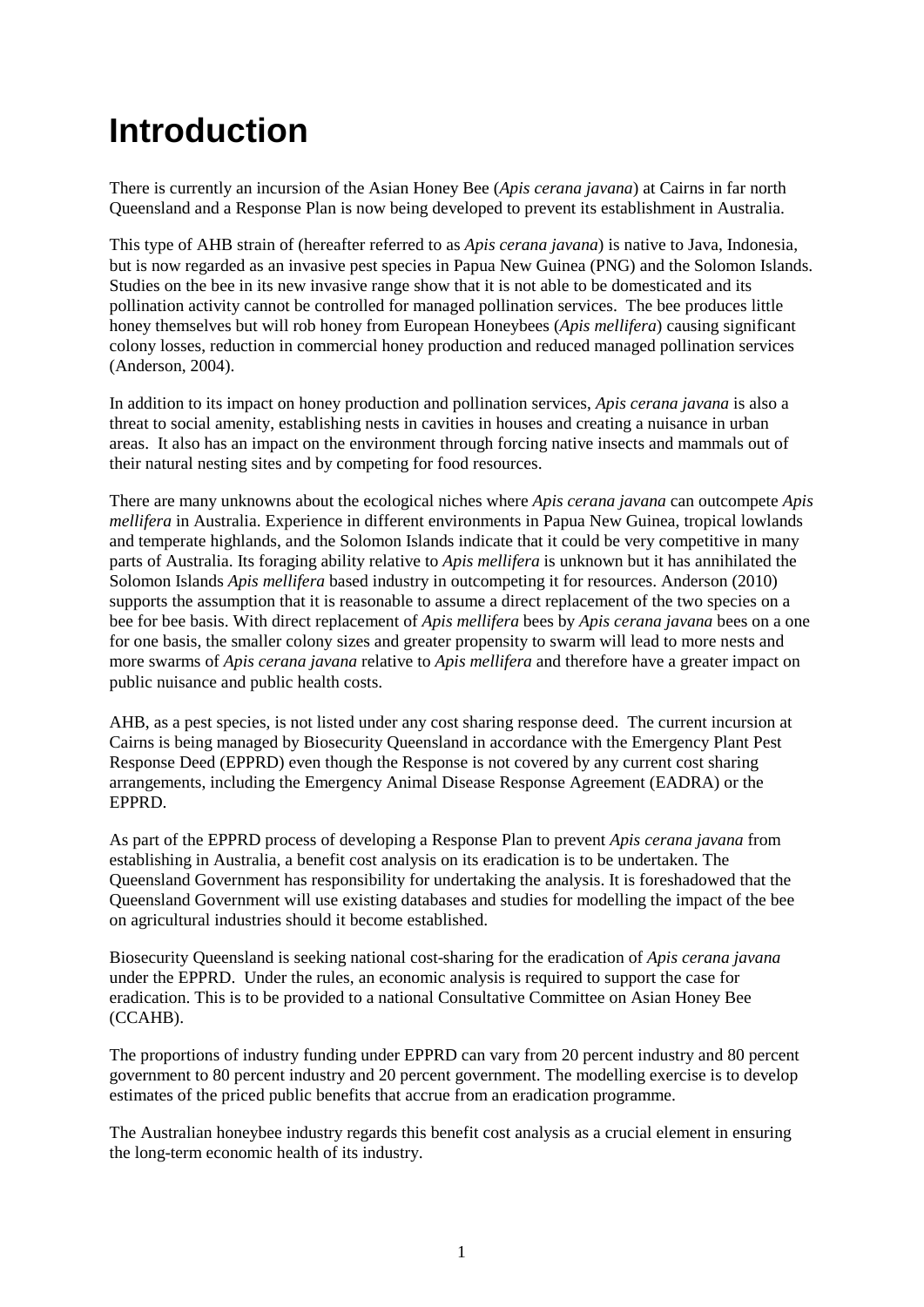This report will be presented to the Queensland Government as a submission assisting in their development of models for examination of the overall costs of *Apis cerana javana* becoming endemic in Australia. To reduce overlap and because of the speed required for the analysis, the Queensland Government is utilising existing models and analyses such as the RIRDC commissioned report from the CIE on pollination benefits for the honeybee industry.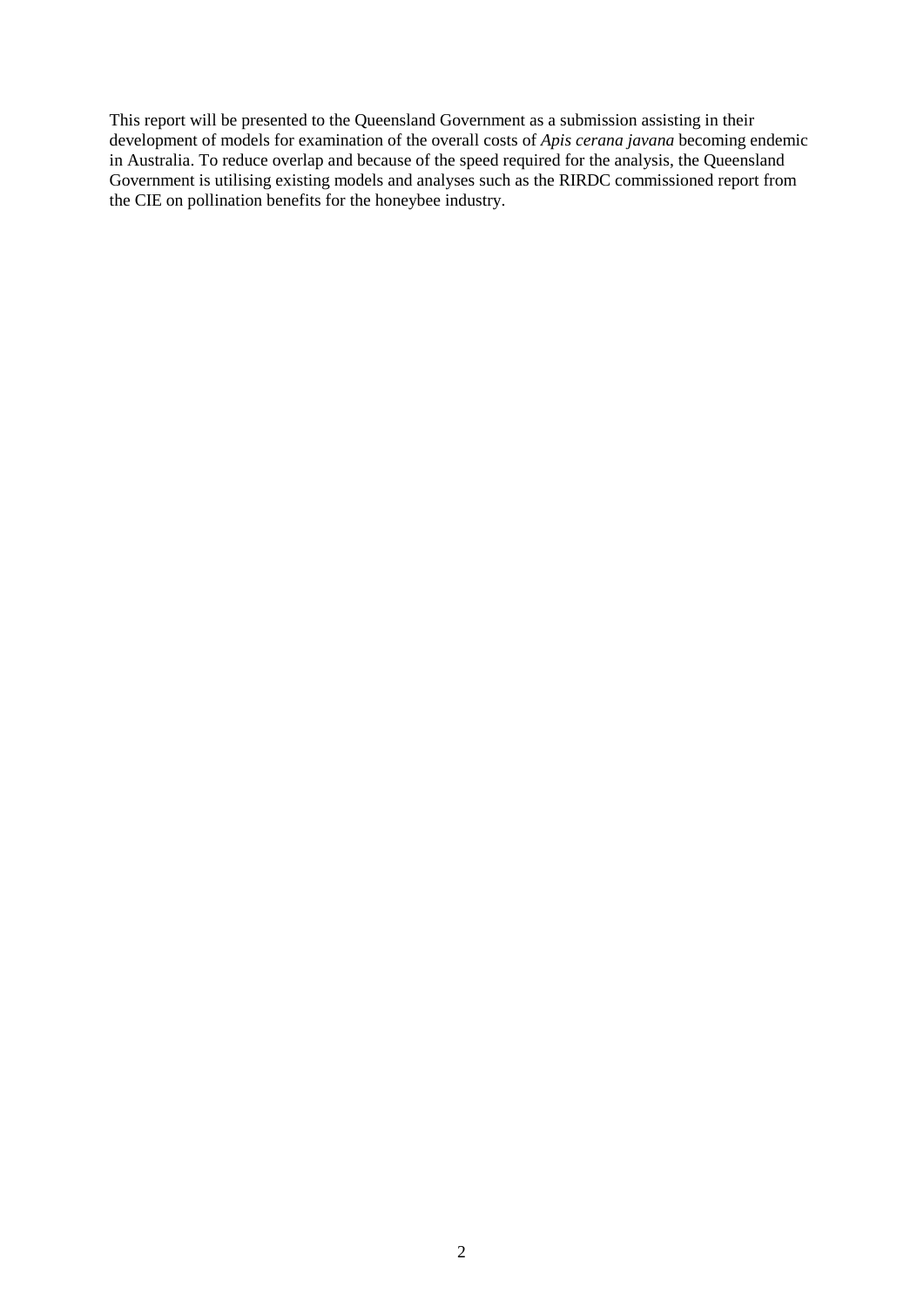## **Objectives**

The objectives of this report are to estimate the increases in priced public health costs and priced public nuisance costs from *Apis cerana javana* becoming endemic in Australia.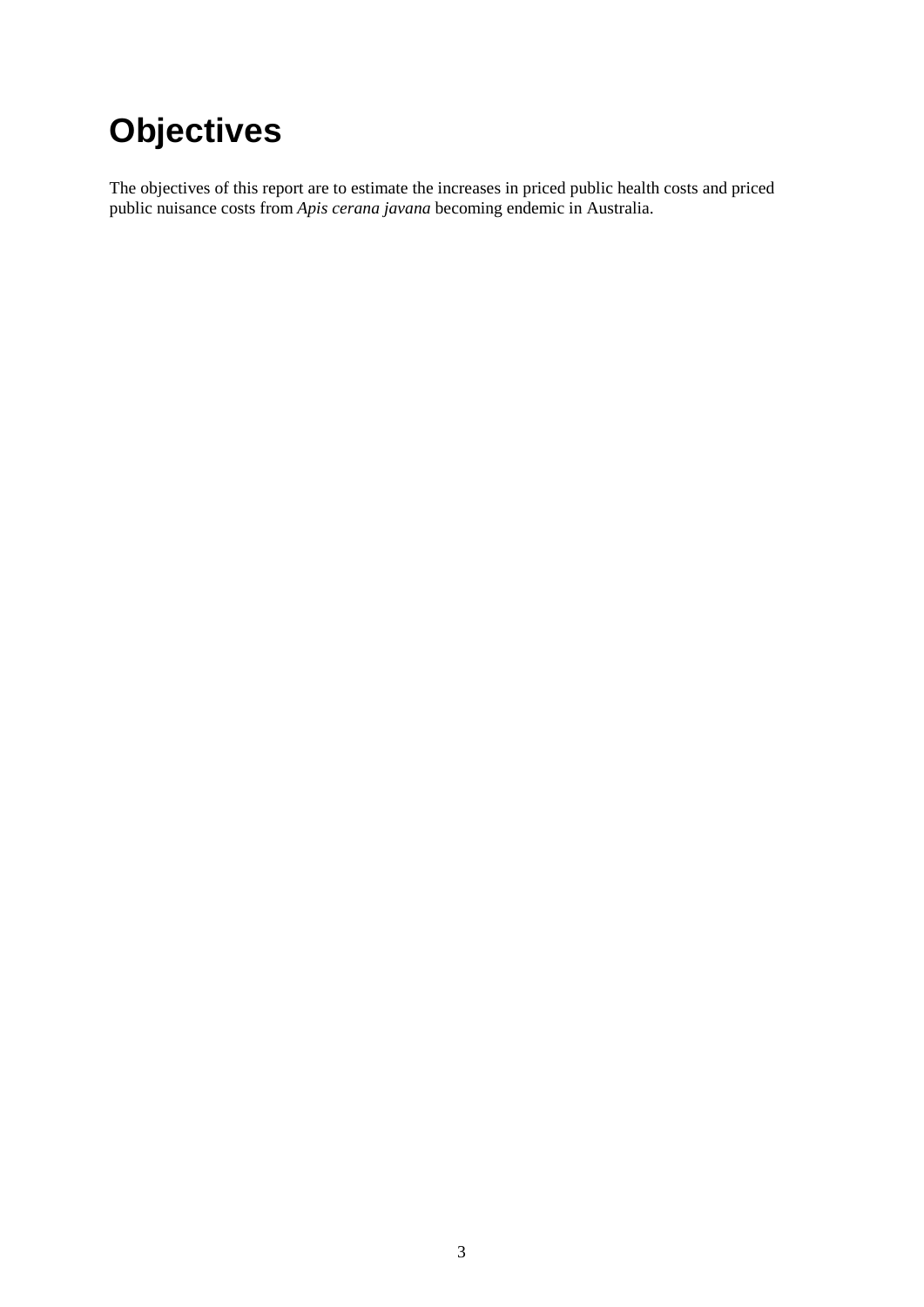## **Methodology**

There is very little data on the public nuisance and disturbance of social amenities from existing *Apis mellifera* managed and feral colonies. A series of surveys of different groups with knowledge of particular aspects of the problems was undertaken. This was to provide a baseline of existing impacts of *Apis mellifera* in Australia to assess the increased impacts from *Apis cerana javana* becoming endemic. *Apis cerana javana* has characteristics similar to *Apis mellifera* except generally smaller colony sizes, greater propensity to swarm and they are unable to be managed.

Specific requests were made to various government authorities, Commonwealth, State and local governments to obtain specific information. In many cases little information was available.

The Australian and international literature on colony densities was reviewed to assess the reliability of survey results and other information received. Definite conclusions could not be drawn on the existing numbers of potential colonies in Australia. The information is presented in Appendix 1.

For the measurement of public health issues a review of studies and other information sources that involved the health implications of bee stings was undertaken, utilizing data held by public and academic organisations.

The data collected was synthesised to produce estimates of the minimal parameters of priced public costs if *Apis cerana javana* became endemic in Australia.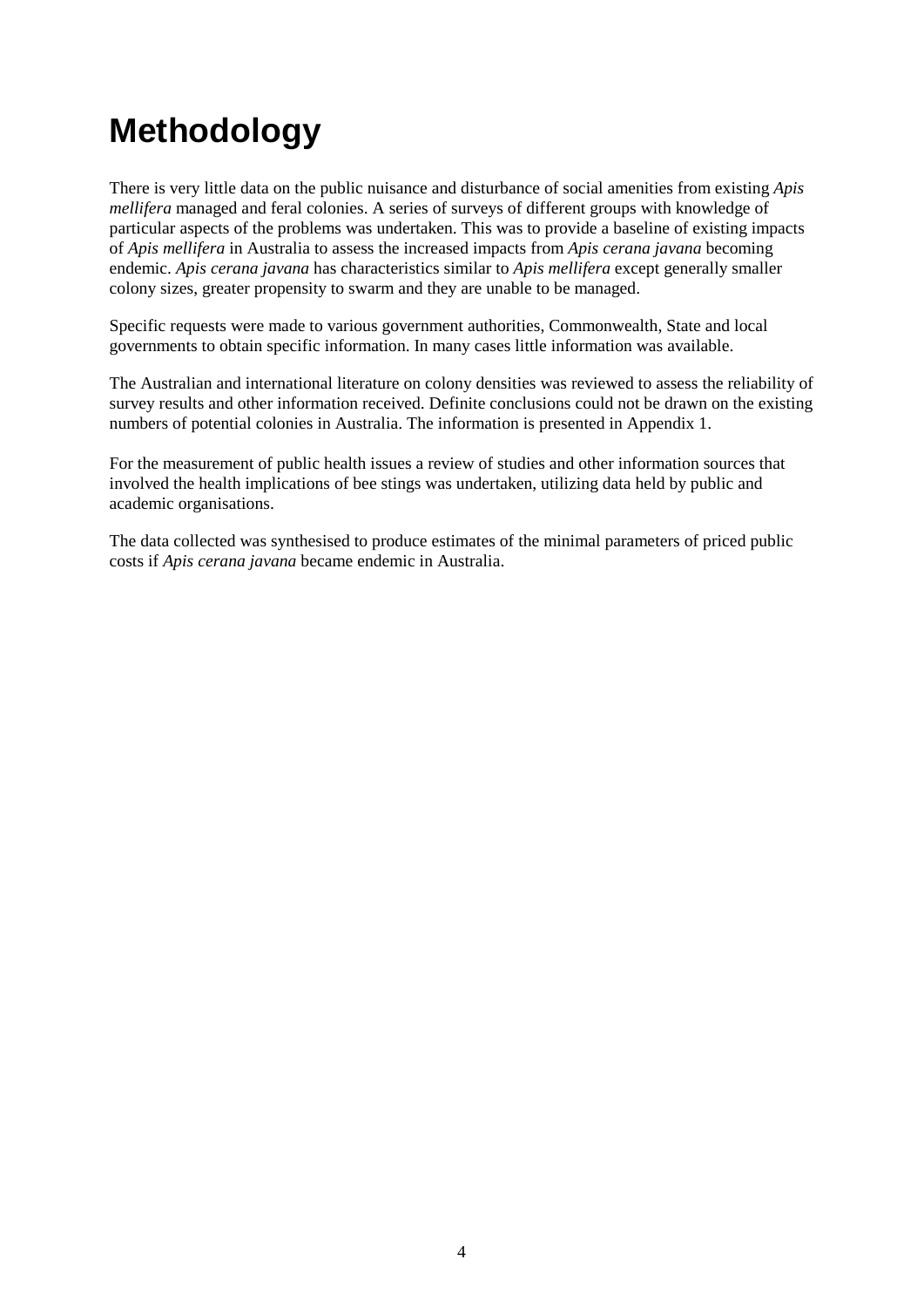## **1. Public Nuisance Costs**

## **1.1 Introduction**

This chapter provides estimates of some of the existing costs of *Apis mellifera* swarms and hives as a public nuisance. Public nuisance costs arise from the damage and discomfort for people affected. These costs can include items such as removal or extermination of swarms or hives from private residences and buildings for private individuals and businesses. Removal of hives and swarms from public buildings or facilities are also an additional cost for local governments and their ratepayers.

Not all public nuisance costs can be estimated and there is very limited data on many existing identifiable costs. This study establishes magnitudes of some of the known public nuisance costs that can be estimated for existing *Apis mellifera* colonies and swarms in Australia.

The estimates of this existing cost base are necessary to determine the additional cost impacts of *Apis cerana javana* becoming endemic in Australia.

### **1.2 Swarm collection costs**

Swarms are not inherently dangerous as this is when the bees are seeking a new location to establish a nest. They are usually quite gentle at this stage. Public fears and consequent inappropriate methods of driving them off can cause stinging attacks in some cases. Beekeepers can usually handle them without danger to themselves or the public.

Though not a problem as such, swarms are the precursor to the establishment of new nests where public nuisance aspects can be a problem if the nests are in buildings or near buildings and other structures used by the public. The establishment of nests in such locations can lead to stinging by bees as they attempt to defend their colonies.

Bee colonies in managed hives have much lower rates of swarming than feral *Apis mellifera* colonies. Many bee colonies in managed hives have been selected from breeding programs that reduce their swarming tendencies and, because they are managed, the conditions that encourage swarming are reduced. For example, hives size is not a constraint on the size of the bee colony, as beekeepers are regularly removing honey or bees or adding additional boxes. Also most colonies in these hives are regularly requeened.

It is therefore most probable that the great majority of swarms come from feral *Apis mellifera* hives In the New South Wales Government Inquiry into Urban Beekeeping, it was noted in one submission that a pest exterminator said that 95 percent of the swarms that he removed were from feral hives not managed hives. There was no other supporting data for this statement.

In the majority of cases in Australia, swarms of *Apis mellifera* are collected free of charge by beekeepers on private properties Apart from the public service and helpful neighbour attributes displayed by beekeepers there is a value, in many cases, to beekeepers from the free or nominal charge collection of swarms.

In many communities, beekeepers are willing to undertake this role and in some places are expected to undertake it. It can be demonstrated that there is usually little to no financial cost to the community in many cases because of beekeeper removal of hives and swarms. The current circumstances of limited financial cost to the community are unlikely to apply for *Apis cerana javana*, as beekeepers will not be able to hive this bee and thus gain some benefit from collecting swarms. A future cost base with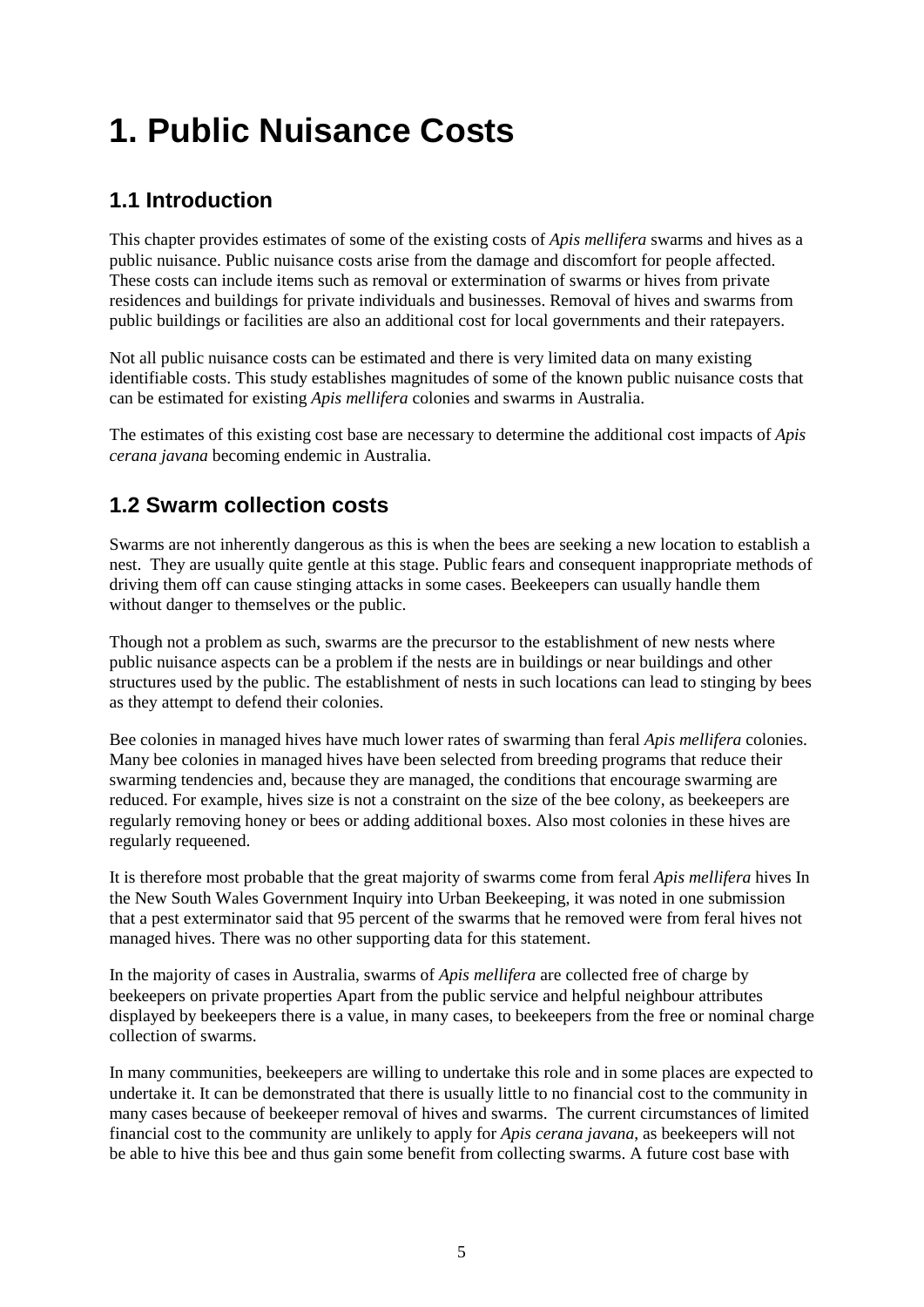*Apis cerana javana* endemic will have to take into account these costs on the basis of full commercial payment to professional exterminators, unlike in the current circumstances.

Existing datasets on swarms are individually limited and there are huge gaps in coverage for determining costs from total number of swarms, collection costs and other ancillary costs such as "building costs".

The New South Wales Government runs an 1800 telephone number for public reporting of swarms. In 2009 there were 120 enquiries. These enquiries are in the first case directed to beekeepers as a first reference point.

There is also an Amateur Beekeepers Association of NSW website with seven participating clubs or branches covering mostly coastal regions from south of Sydney to the mid North Coast which directs people to local beekeepers in their area for removal of swarms. In 2009 there were approximately 1,000 hits on the swarm enquiry tab. Households with swarms using this website were able to obtain contact details for appropriate local beekeepers by entering their Postcode on the website. There were 35 beekeepers registered on their Beekeepers Association website for collecting swarms and the beekeeper running the site collected 14 swarms himself in 2009.

If these 14 swarms was the average for all beekeepers registered on this site then approximately 500 swarms are captured each year by this group alone. There are also other amateur beekeeper associations that are not part of this site that are regularly referred to for swarm removal by local councils. As well, many professional beekeepers are also utilised by local governments, for example the Midwestern Regional Council in New South Wales provided the contact details for local professional beekeepers on their website. There are also many informal arrangements where affected people directly approach beekeepers for the removal of swarms.

As an order of magnitude it is possible to say conservatively that approximately 1000 swarms are removed each year in New South Wales, with a very large proportion of them collected free of charge or at a nominal cost. Extrapolating out to Australia would indicate that there could be of the order of 3,000 swarms removed each year again where many of them are not priced or very lowly priced collections by beekeepers.

There are also some datasets for Queensland from their 1 800 number and the experience in Cairns from dealing with the current *Apis cerana javana* incursion.

The Queensland Government call service for swarms recorded 427 calls in 2009.This is an understatement of the number of calls as people in the Cairns district rang directly through to the office there and did not go through the Queensland Government number.

Many local governments refer directly to beekeepers for collection of swarms and thus do not go through the government 1 800 number. Also professional pest exterminators are called in regularly by private individuals as is done elsewhere in Australia.

On the assumption of at least 500 swarms removed each year in Queensland, this extrapolates to a national total of 2,500 per year in Australia.

### **1.3 Case study – ACT swarm collection**

A case study of swarm collection numbers as a demonstration of potential future cost bases was also undertaken in the ACT.

Canberra has some ecological and geographic characteristics that are different to many other parts of Australia in that it is a highly dispersed city with large areas of eucalyptus forests and other vegetated areas interspersed between the suburbs. It would therefore be expected to have a higher than average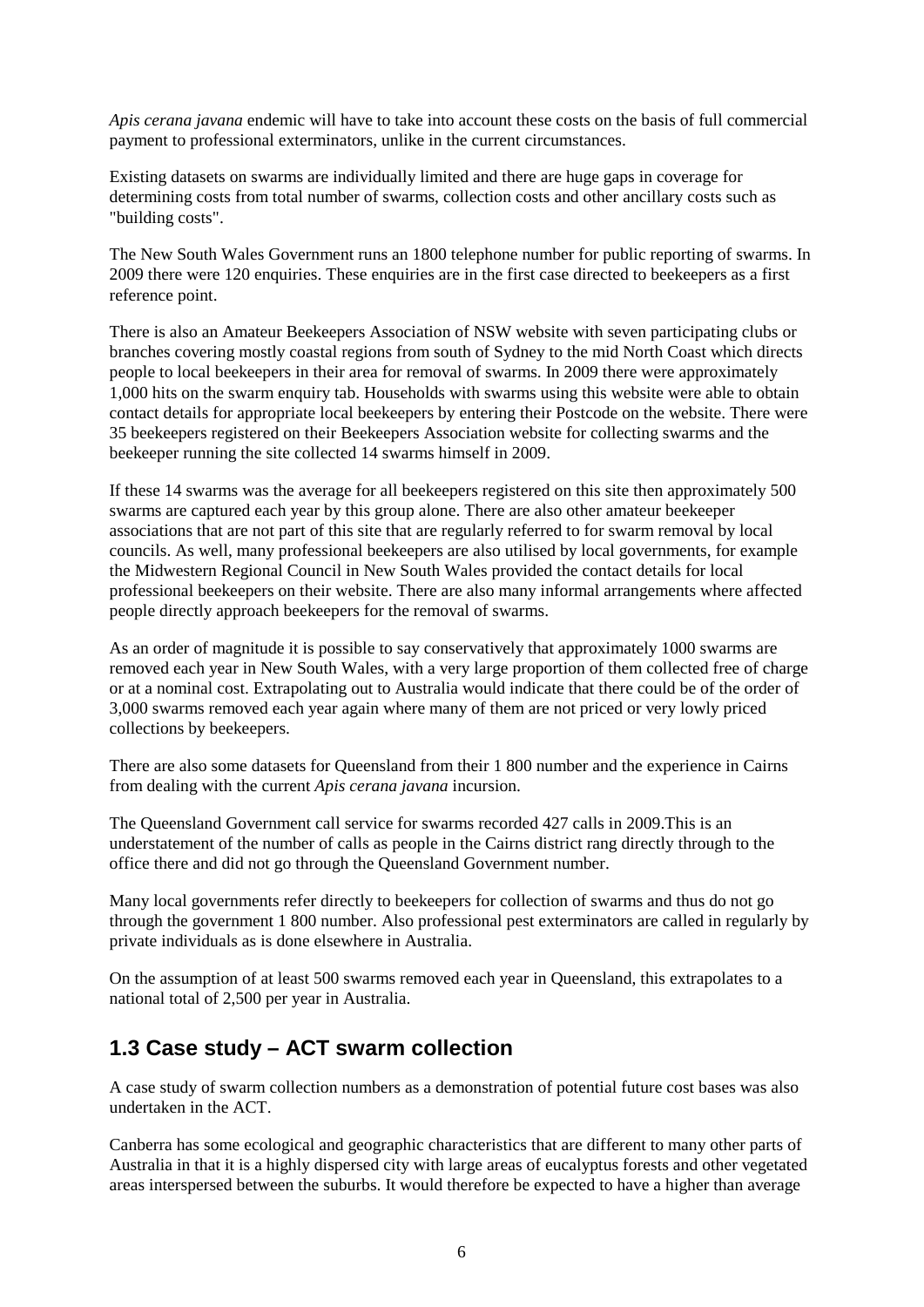swarm rate compared to most other cities. However, some parts of other metropolitan areas such as the Blue Mountains residential areas near Sydney would be of a comparable character to Canberra.

There are two swarm collection lists operating in the ACT for residents to obtain removal of swarms and hives from their private residences. One list is run by a local beekeeping supplies store and another by the Beekeepers Association of the ACT. There was an overlap between the two lists.

A telephone survey was conducted of the members of the Beekeepers Association of the ACT who were on their swarm list on their website. There were a total of 14 members on the list. All 14 members were able to be contacted and responded. In 2008–09, 386 swarms or colonies were collected by the members approached on this list. 2008–09 was held to be a very much an above average year for the number of swarms collected. This will be an underestimate of the numbers of swarms collected or exterminated as not all beekeepers in the ACT were contacted. Beekeepers on the private company list, who volunteered to collect swarms, were not contacted. Nor are there any estimates for swarms collected under private arrangements with individual beekeepers not on any list, or exterminated by private pest exterminators.

Some interviewees on the survey volunteered that there were numbers of feral nests in their local area which they would not attempt to remove because of safety and other factors.

Swarm number collections in Canberra are likely to be much higher than in most other metropolitan regions of Australia but provide an estimate of potential higher level costs for similar types of regions in Australia. Extrapolating this to an Australia wide figure on the conservative assumption of one swarm per thousand residents leads to an Australia wide total of 22,000 swarms per year.

Swarms were not collected from public grounds or facilities because the members of the Beekeepers Association were warned not to collect them because of public liability insurance issues.

The ACT Government is responsible for removal of swarms and nests on public lands and buildings and in 2008–09, 15 feral colonies and six swarms were removed. In this financial year, 12 feral colonies and two swarms have been removed. Averaged over the two years this comes to 17.5 removals per year that would extrapolate to approximately 1100 swarms and nests per year on an Australian basis for removal of swarms and the nests from public properties.

### **1.4 Pest exterminator costs**

Professional pest exterminators are also called in to undertake eradications on nests in houses and on public lands. There is no comprehensive data collection for the private usage of these services.

A phone survey of 10 pest exterminators, randomly selected and available to answer questions, in Sydney, Melbourne and Brisbane found three prepared to undertake extermination work on honeybees and one beekeeper/registered pest exterminator who would undertake removal as well. In discussions most said there was a general reluctance to undertake this and it is best exemplified by the following quote from a pest exterminator website:

"Physically removing an established colony of bees from a wall void, chimney or hollow tree is possible, but considering factors of safety to the public, operator or apiarist, in most cases, it is not economical or practical to try and perform this task, as sections of the wall, chimney or tree would need to be removed. The comb inside is then cut out and placed in boxes, and at this point, the bees become very aggressive and it is impossible to ensure the safety of the public. These days, this task would not be attempted by a professional apiarist, Pest Control Operator or other, as the bees themselves are of no commercial value and in most cases, the honey collected would be of low quality."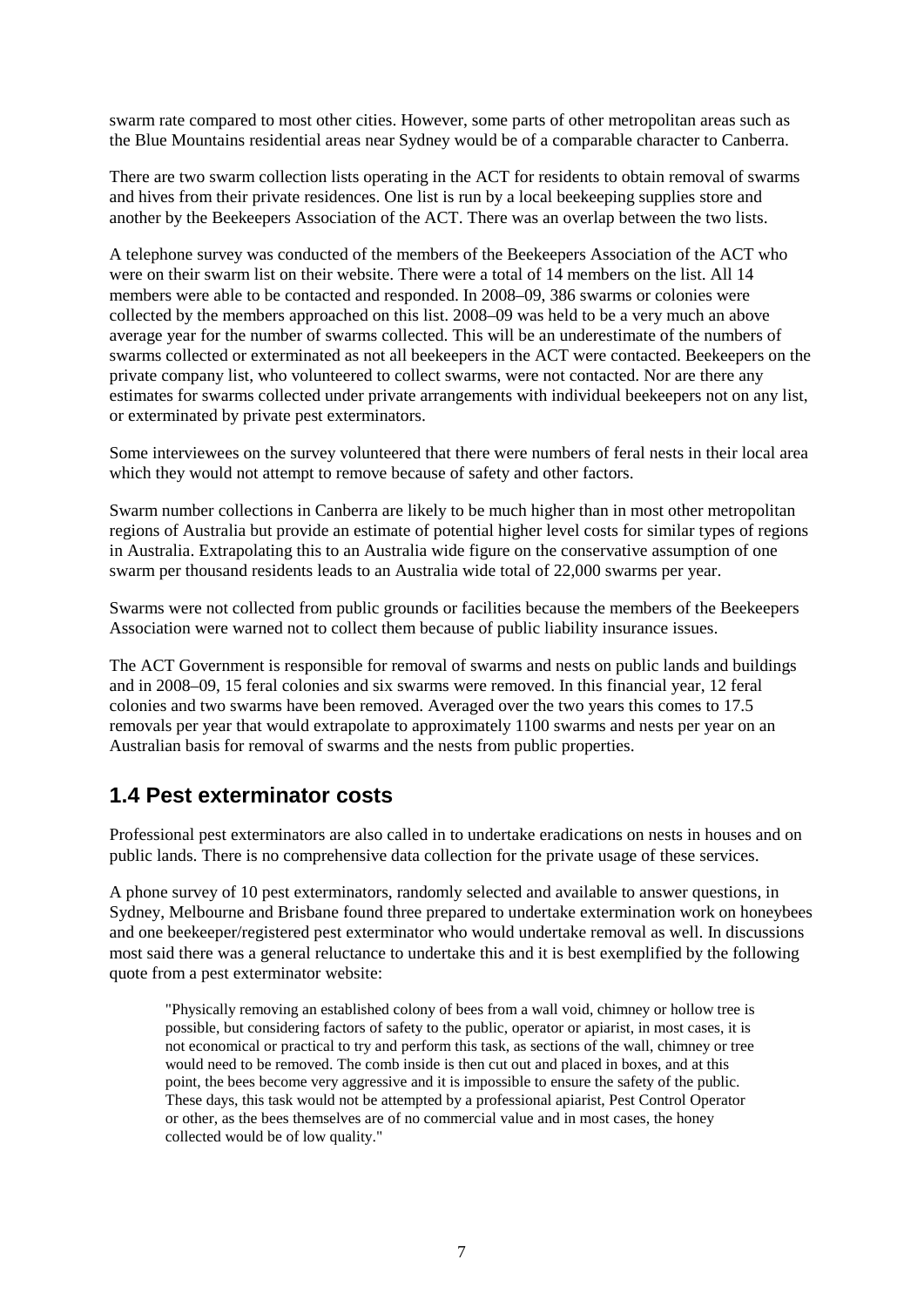Many of the pest exterminators contacted say much the same thing but not as publicly. No data is available on the number of exterminations of nests and swarms by professional pest exterminators. It is undertaken by some of them but not all.

The spokesman for the New South Wales Amateur Beekeepers Association also made the observation that beekeepers do not do "building work" and that in his experience about 20 percent of all calls require this."Building work" is the removal of established nests from the cavities of buildings as opposed to the collection of swarms of bees which are usually hanging in the open on a tree and have not commenced building comb.

The data from Cairns shows that seven of the incidents or approximately 10 percent could require building work, even if not undertaken.

### **1.5 Case Study – Local Government Costs**

As a case study of the costs to local government from swarm and colony removal, the local government area of Victoria Park, an inner suburban area of Perth provides one dataset. This council was chosen as it was found to be the only one with data that could be extracted specifically related to the costs of colony and swarm removals. Council officials stated that they did not think that they had a problem with bees or that their council was any different to other metropolitan councils in Perth. There are no known reasons as to why this Council area is different to any other council area in being subject to unusual numbers of swarms, colonies or any other incidents relating to bees.

<span id="page-19-0"></span>

| Table 1 | Case study – Local Government Costs of Swarm and colony removal – Town of |
|---------|---------------------------------------------------------------------------|
|         | Victoria Park, Western Australia                                          |

|                     | 2009  | 2008  | 2007  | 2006  |
|---------------------|-------|-------|-------|-------|
| Number of incidents |       | 17    | 15    | 11    |
| Total $cost(\$)$    | 1,904 | 3,727 | 2,855 | 1,829 |
| Average $cost(\$))$ | 238   | 219   | 190   | 166   |

Source: Town of Victoria Park, 2010, http://www.vicpark.ws/council/minutes/ (various issues**)**

Table 1 illustrates the costs for a not untypical local government of existing eradications and controls on bee swarms and colonies on council lands only, such as parks and verges, and not in private residences or buildings. The council makes it explicit to residents that they are responsible for removal of nests and swarms on private property. This local government area had a population of 29,500 at the 2006 census and an area of 17.9 km² with a budget last financial year of \$20.8 million. The total cost of bee swarms and nest removal of \$1904 would barely be noticed in such a budget.

This is an average of 12.75 swarm or nest removals per year for a population of approximately 30,000.

### **1.6 Cost estimation**

A telephone survey of pest exterminators provided estimates for killing colonies but not removing them at about \$200. Prices quoted ranged from \$175 to \$200. None quoted for removal of colonies. The beekeeper/exterminator provided a range of prices for removal in different circumstances. If it was a swarm or nest outside a house, in the garden etc price quoted was \$0–\$150. If it was on or in a house with easy access to the nest, the price range quoted was \$150–\$500. If it was a more difficult removal such as from a chimney or two-storey house, the price range quoted was \$500–\$2,500. The exterminator said the price range would be refined on viewing the affected location. An additional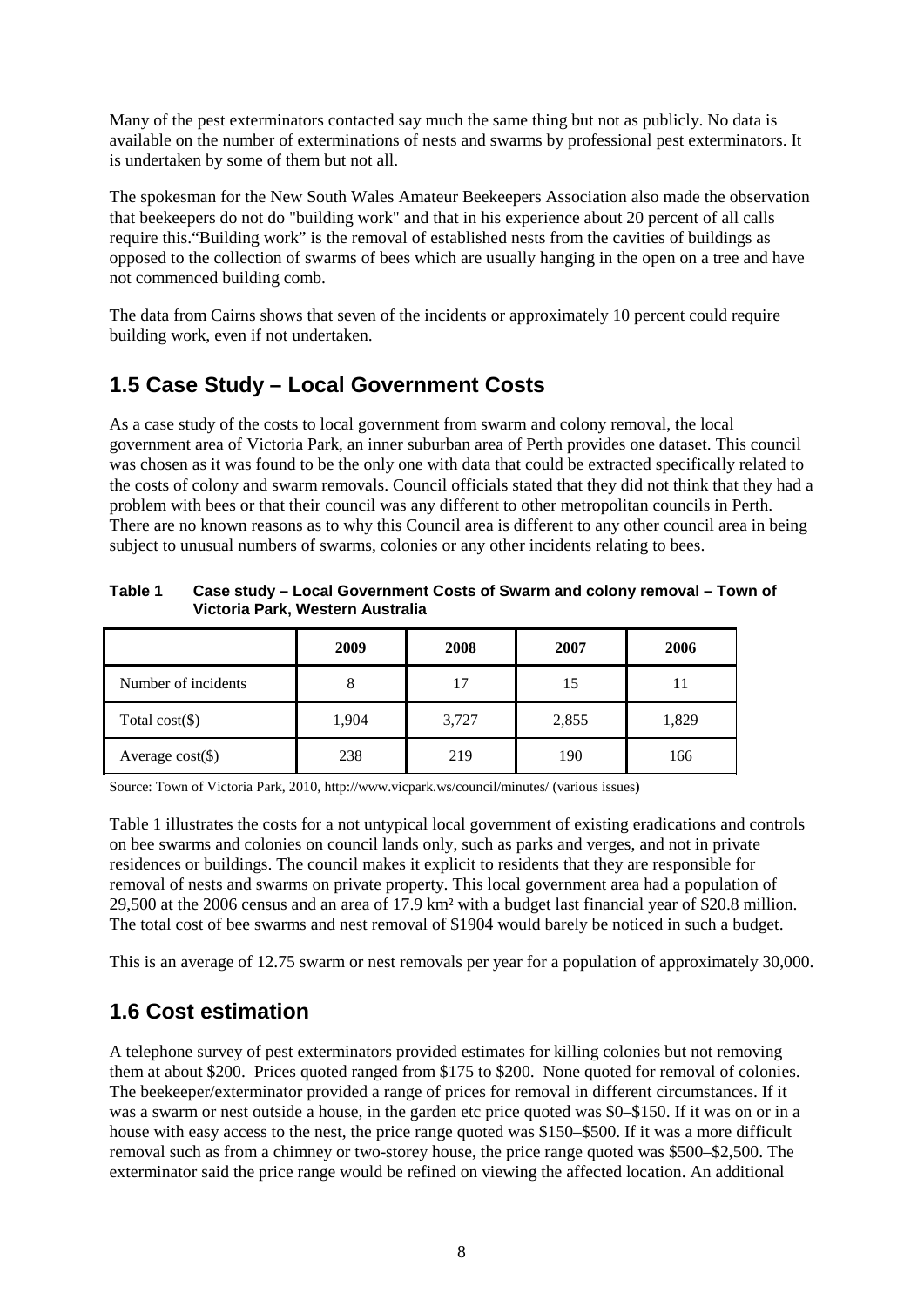example of prices for such work is a quote for removal of a nest in a chimney in the ACT which was in the range \$2,500–\$3,000.

Another factor on which a cost cannot be estimated is the problem caused by the killing of feral colonies in situ. Whilst the immediate threat posed by the bees has passed, there are the consequent problems of smell associated with the decaying dead bees and the possible seeping of honey into the house. As there are no bees left in the nest, the honey will not now be heat regulated and it will heat and start to ooze away from the current site. This will cause a problem for the owner and may require costs in cleaning up the sticky mess.

Also, as there is now no moisture regulation in the nest since the bees have been destroyed, the honey could start to ferment and produce a nasty smell. Unless steps are taken to seal off the access to the former nest, there will be robber bees out to collect the honey from the destroyed nest and this activity could be interpreted by the occupier as meaning the nest has not been destroyed. This will result in unnecessary call backs of the pest control person plus added anxiety for the home occupier. This has been known to happen as in one case in the ACT an exterminator was brought back three times in three years to kill a colony until building work was undertaken for its complete removal.

Removal costs of nests may not prove to be a major factor if people are willing to put up with some short-term inconvenience after their extermination and have managed to effectively seal off the nest which is likely to entail additional cost.

In some cases, other insects such as ants will remove the honey and wax moths can remove the honeycomb. In public buildings and houses where there is seepage before other insects can do the removal there can be additional costs from the required "building work".

### **1.7 Building costs**

There is very little data on the extent of "building costs" for removing bee nests. The Cairns data shows that approximately 10 percent of the incidents in the current *Apis cerana javana* incursion involve buildings. Pest exterminators and beekeepers collecting swarms anecdotally report rates of 10 to 20 percent of jobs they deal with involve building work. Indicative costs are that these kinds of jobs will have a minimum cost of at least \$500.

Even a five percent occurrence at a minimum price of \$500 would significantly increase the level of public nuisance costs for both private individuals and governments responsible for removing nests on public facilities.

In establishing a baseline cost for these public nuisance costs of nest and swarm removal for *Apis cerana javana* becoming endemic, the existing costs paid are not appropriate. As noted, many of these public nuisance costs are now dealt with through non-priced mechanisms such as the free removal of swarms and nests by beekeepers who obtain a benefit from their collection. If there is a reasonable proportion, not necessarily a majority, of swarms that are *Apis cerana javana* rather than *Apis mellifera,* beekeepers are very unlikely to be as willing to travel and visit and collect these swarms as there is no advantage to them. They are all likely to become fully priced removals by professional pest exterminators.

As there is a reluctance to deal with current bee swarms and nests amongst the pest exterminator fraternity and a diminuition of the supply of beekeepers willing to offer a free or nominal service in this regard, there would expect to be price increases for removal and extermination of bee swarms and nests. This has not been estimated.

Estimating the cost increases for this public nuisance will therefore be a function of the prices required for extermination and removal and the increased quantity of swarms and nests likely from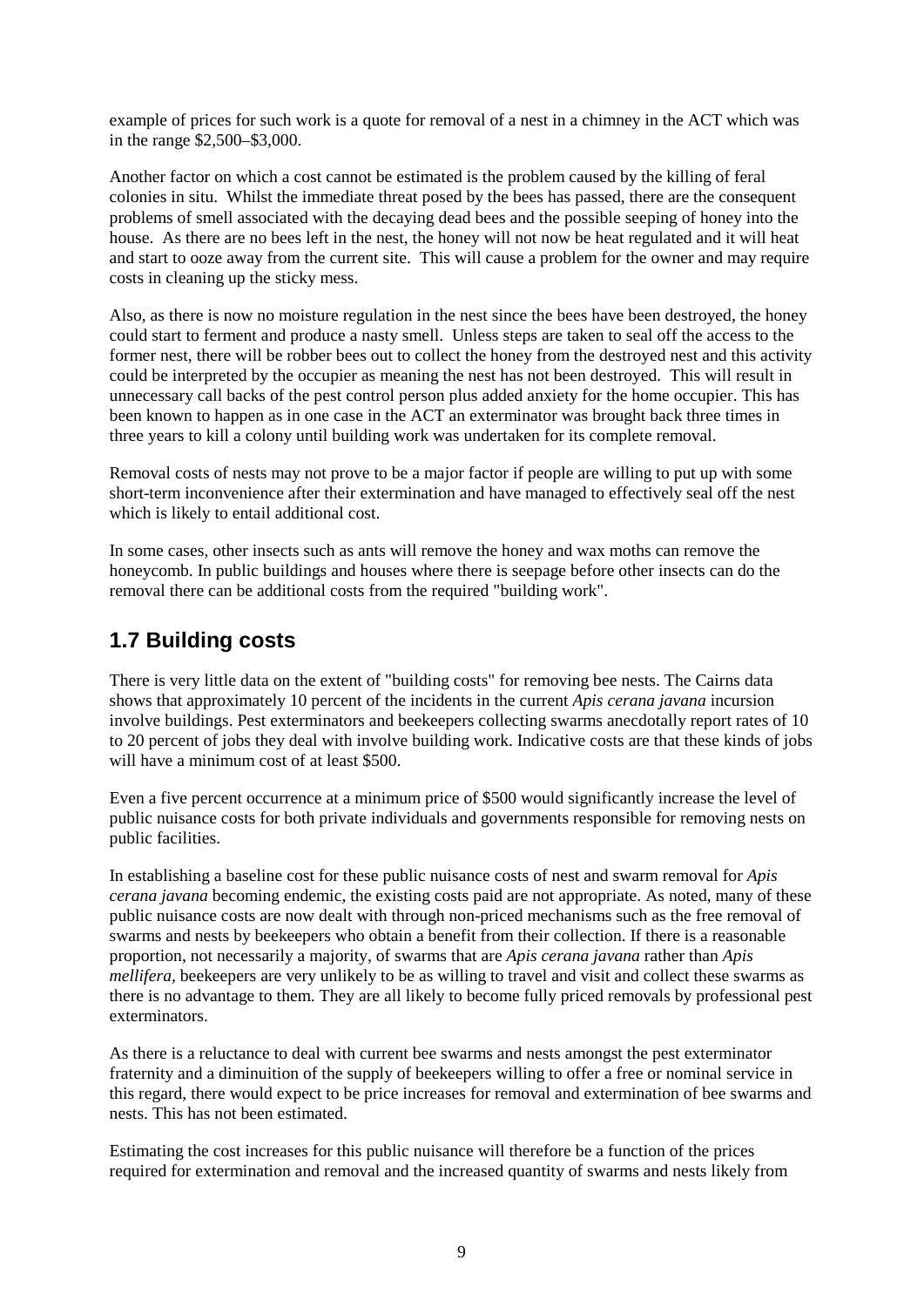*Apis cerana javana* relative to *Apis mellifera.* Biosecurity Queensland has provided information that the current incursion of *Apis cerana javana* swarms at the rate of 2 to 6 times the frequency of *Apis mellifera*.

## **1.8 Other Public Nuisance Costs**

Other public nuisance costs such as veterinary fees for bee stings on dogs and cats have not been estimated. Dogs and cats have also been found to suffer from anaphylaxis due to bee stings. There are regular reports of stings for these animals, however, many can be attributed to European wasps that feed on dog and cat food. European wasps for many laypeople are indistinguishable from honeybees. Stings from bees are more likely at water bowls. Increases in stings due to bees for these animals are likely but from an unknown but probably low base.

### **1.9 Estimating the extent of the existing public nuisance problems from** *Apis mellifera*

To establish the extent of increases in costs from an *Apis cerana javana* incursion becoming endemic, a baseline of existing costs incurred by the existing colonies of *Apis mellifera* needs to be established. The effects of the increased propensity to swarm of *Apis Cerana javana* can therefore be estimated.

Table 2 provides a summary of the existing known public data on the extent of swarms and hives from different data sources within Australia. There is very little information that can be easily collated to provide a summary of the extent of the existing problems. Best estimates need to be derived from the existing data but must be treated with caution. However, in the absence of appropriate information it is necessary to still make the best estimates on known data to ensure good policy outcomes.

| <b>Source</b>                      | <b>Number</b> | <b>Australia</b> |
|------------------------------------|---------------|------------------|
| NSW 1800 number                    | 120           | 360              |
| NSW Amateur Beekeepers Association |               |                  |
| - webpage                          | 1,000         | 3,000            |
| - collections sample               | 490           | 1,500            |
| Queensland Government Hotline      | 427           | 2,500            |
| Victoria Park, WA                  | 12.75         | 9,350            |
| ACT private swarm collection       | 376           | 22,000           |
| <b>ACT</b> Government              | 17.5          | 1,100            |

#### <span id="page-21-0"></span>**Table 2 Estimates of Swarm and Hive Collections – Australia 2009**

Source: NSW, Qld and ACT Governments, Town of Victoria Park, Amateur Beekeepers Association of New South Wales and Beekeepers Association of the ACT

The NSW numbers are not competing estimates but complementary and the most reasonable estimate would be of the order of at least 1,000 swarms collected in 2009 with an Australian estimate of 3,000 swarms. These estimates exclude swarms killed by professional pest exterminators which have not been able to be estimated. The Queensland estimates are also relatively consistent with the NSW estimates but apply only to private properties and exclude swarms on all public lands. Again there are no estimates for swarms killed by professional pest exterminators.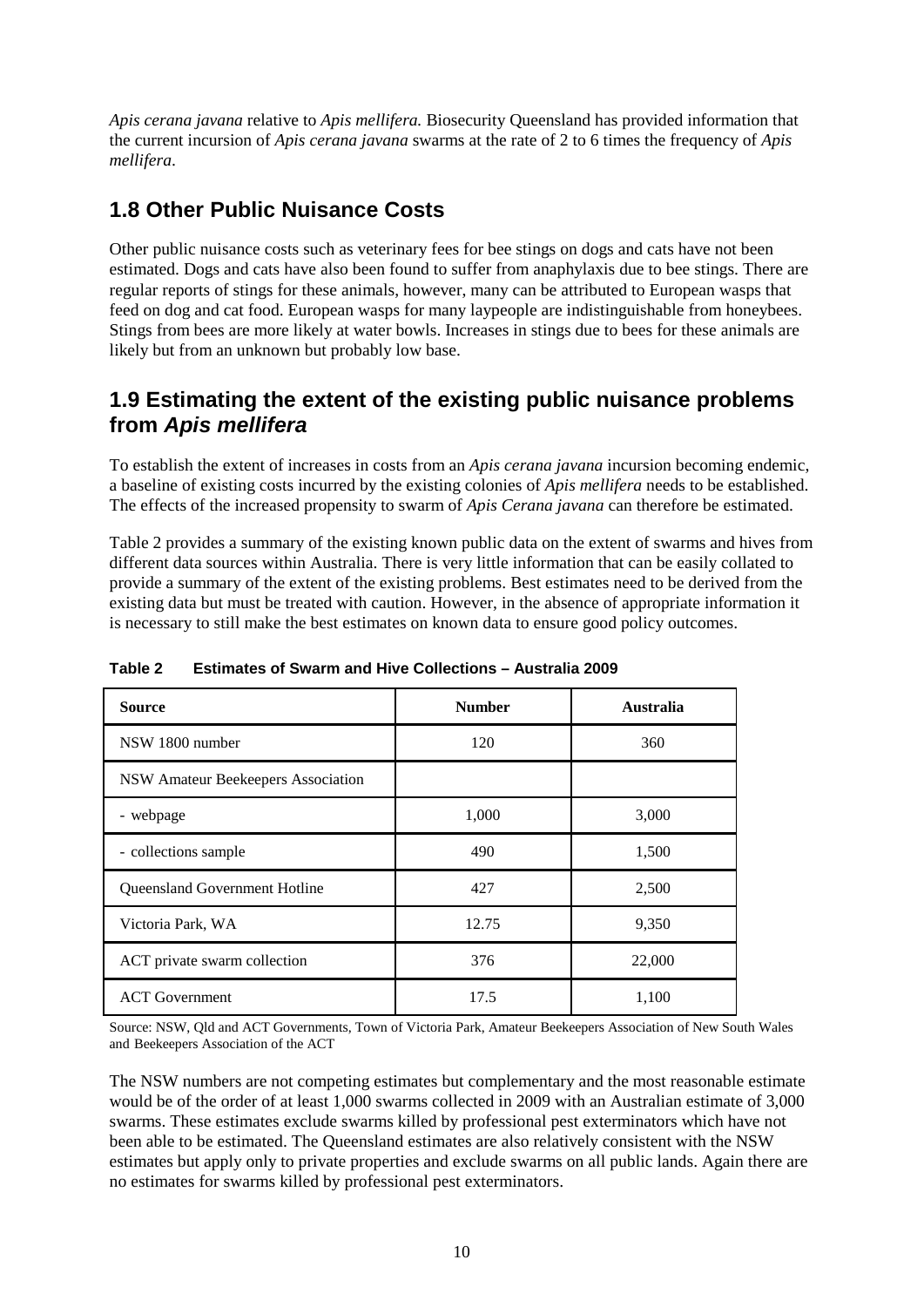The estimates extrapolated for Australia are based upon relative population sizes and not geographic areas. As the public nuisance aspects affect people this is the better measure rather than using area.

The estimates for local government costs from the Victoria Park case study are an average of the last four years of incidents reported in the council accounts. They are extrapolated to the rest of Australia on the basis of total population. The Victoria Park estimates apply to swarm removal and nest removal but only on council properties and therefore the assumption is that other local government areas in the classification of the urban area share similar. This will greatly understate the total costs as it applies only to local government properties and no private property. The actual average cost paid by the Council last financial year for swarm and nest removal is used for estimating the costs for public lands. This is slightly higher than the quotes provided for swarm removal by pest exterminators though it does not adjust for any additional costs such as "building costs" that would occur in some actual situations.

|                           | <b>Number of cases</b> | Unit $cost(\$)$ | Total(\$m) |
|---------------------------|------------------------|-----------------|------------|
| Private lands             |                        |                 |            |
| - low scenario            | 3,000                  | 200             | 0.60       |
| - high scenario           | 22,000                 | 200             | 4.40       |
| Public lands              |                        |                 |            |
| - low scenario            | 1,100                  | 238             | 0.26       |
| - high scenario           | 9,350                  | 238             | 2.23       |
| Building costs -low range | 205                    | 500             | 0.10       |

<span id="page-22-0"></span>**Table 3 Estimating Public Nuisance Baseline Costs from European Honeybees**

These estimates are provided as indications from the currently best available sources of the existing costs of *Apis mellifera* as a public nuisance. The costs on private lands are held to be low because many of the swarms are removed by beekeepers at a low or nominal cost. There will be some payments to pest exterminators but they tend to work on existing hives rather than swarms. If *Apis cerana javana* becomes endemic this free service will likely disappear completely. The actual costs are likely to be higher than those provided here as the numbers of colonies and swarms dealt with by pest exterminators are not included.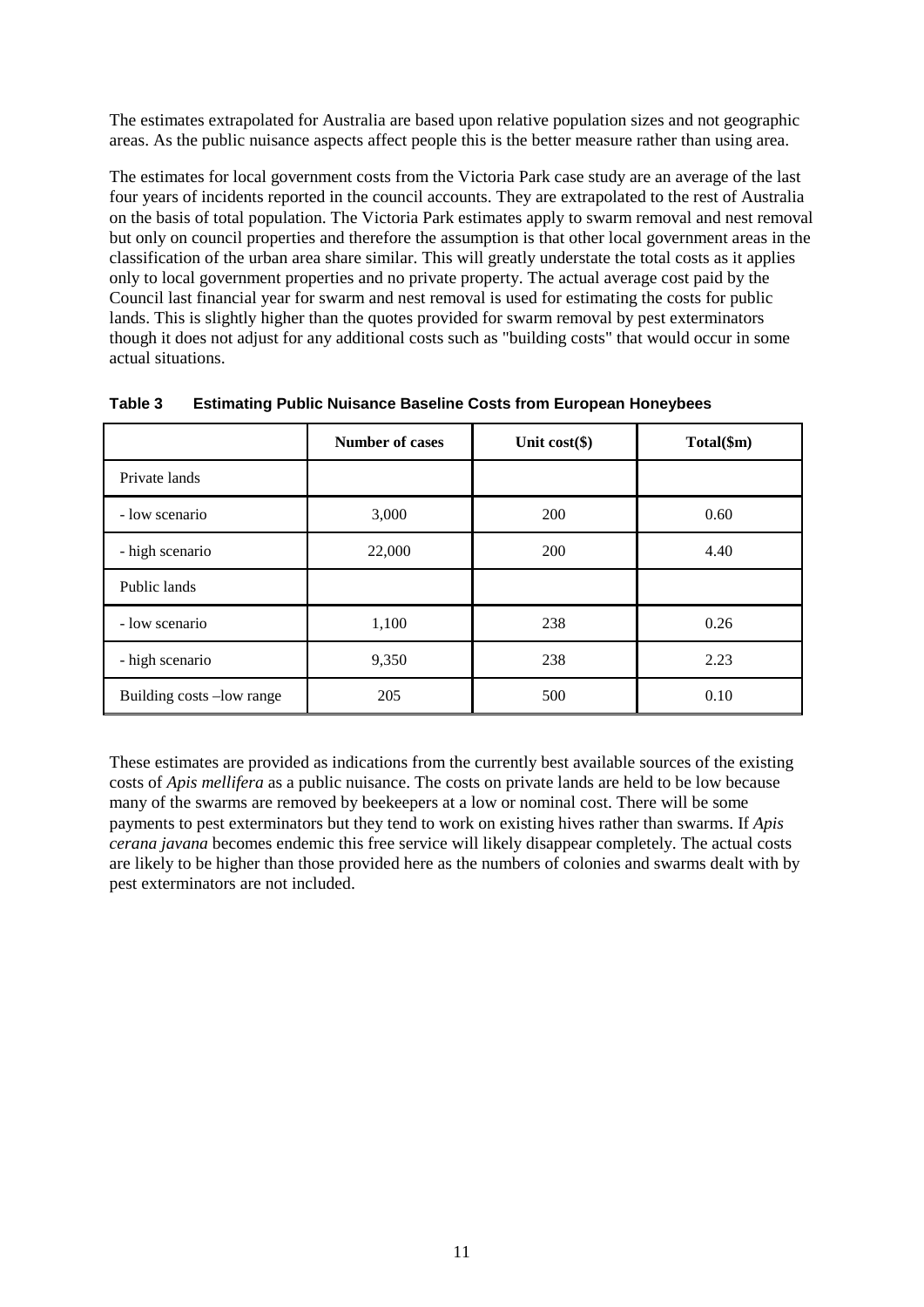### **1.10 Costs per 100,000 of the population**

To assist in the modelling of the effects of the spread of *Apis cerana javana*, costing for public nuisance removal of swarms and nests are estimated per 100,000 people likely to be exposed to *Apis cerana javana*.

Private land costs are priced in this exercise at \$200 per swarm as is commonly charged by pest exterminators, even though many are now collected free of charge. "Building costs" are provided for private residents at a minimal estimate of \$500 per occurrence at a 5 percent frequency rate as an indicative estimate only. The cost ranges will understate the true extent of total costs faced for existing *Apis mellifera* nests and swarms and the impact of an increase in the number of swarms and nests from *Apis cerana javana*.

|                                                         | Low range | <b>High range</b> |
|---------------------------------------------------------|-----------|-------------------|
| Private lands                                           | 2,700     | 20,000            |
| Public lands                                            | 1,410     | 10,100            |
| <b>Additional "Building</b><br>costs" at 5 % occurrence | 470       | 3,560             |

#### <span id="page-23-0"></span>**Table 4 Estimated Public Nuisance Costs per 100,000 people (\$)**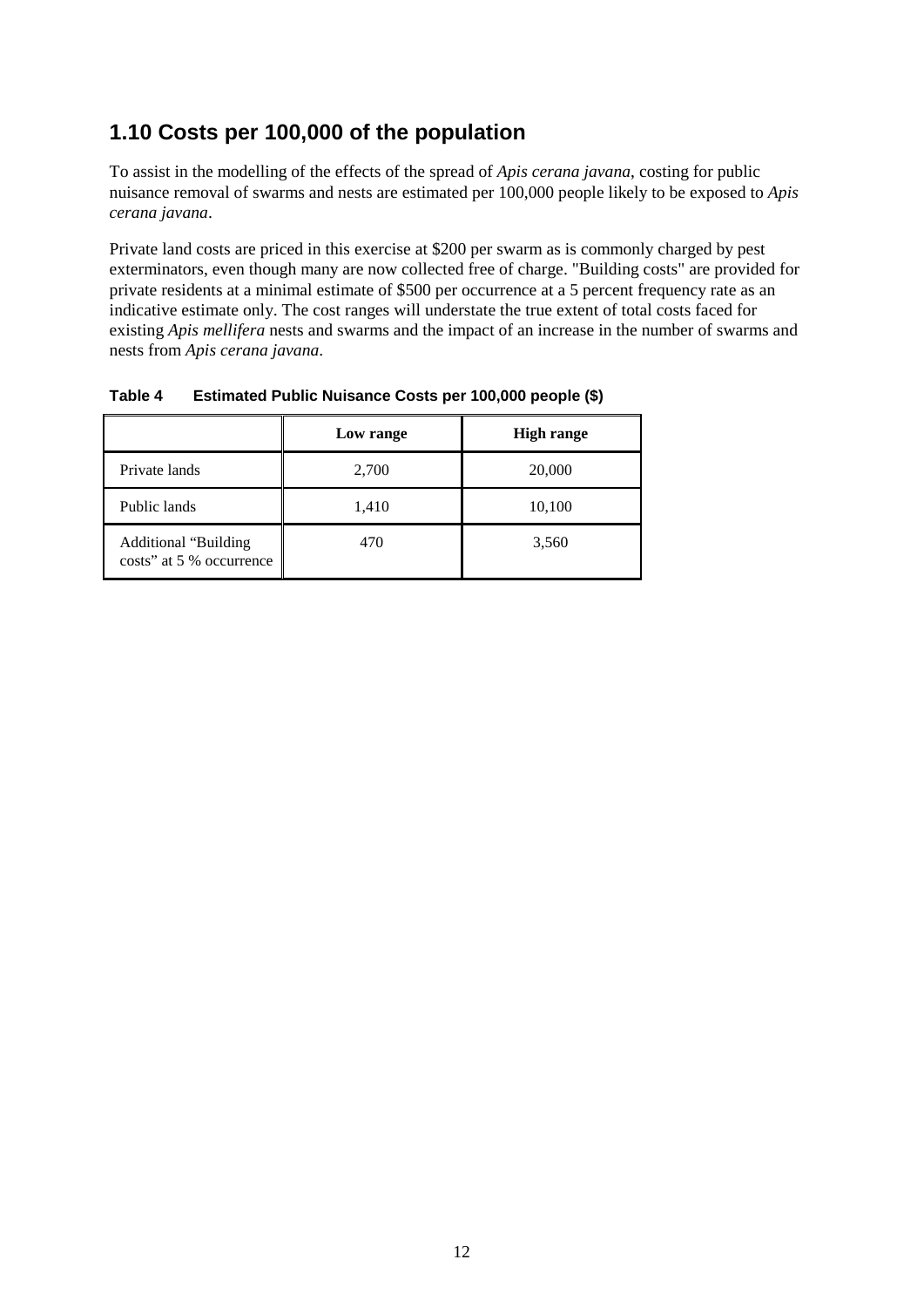## **2. Public Health Costs**

## **2.1 Introduction**

This chapter provides estimates of some of the existing costs of *Apis mellifera* on public health in Australia. The estimates of this existing cost base are necessary to determine the additional cost impacts of *Apis cerana javana* becoming endemic in Australia because, as noted previously *Apis cerana* has a greater propensity to swarm. Appendix 1 provides information on the smaller average colony size of *Apis cerana* relative to *Apis mellifera* and therefore the increased colony density and potential for increased bee stings..

As noted previously, swarms are the precursor to the establishment of new nests where public health aspects can be a problem if the nests are in buildings or near buildings and other structures used by the public. The establishment of nests in such locations can lead to stinging by bees as they attempt to defend their colonies. Public health incidents due to stinging are much more likely from the presence of hives rather than swarms.

Public health costs are due to the direct costs of deaths, hospitalisations, medical practitioner visits, pharmaceutical medications and sick leave/workers compensation costs from bee stings. There are also indirect costs of venom allergy treatments and additional purchases of anti allergy medicines. Additional costs can include those of pain and suffering from the effects of bee stings.

There are very few directly collected measures of the current and past public health costs due stings from existing *Apis mellifera* nests, both managed and feral. However there is information that allows indirect estimates of some of the public health costs being currently incurred in Australia. Not all these costs can be measured. Therefore the estimates provided will be under estimates of the true existing baseline cost.

The population base for serious medical intervention requirements for treatment of bee stings is large. According to The Australasian Society of Clinical Immunology and Allergy up to 3 percent of an exposed population may give a history of immediate systemic allergic reaction to an insect sting. This is over 600,000 Australians who are potentially subject to this condition. Even for those without this condition, they will have pain and suffering costs and utilise public health facilities for treatment but with lower venom reaction and expense outcomes.

The Queensland Government has stated that *Apis cerana javana* is "aggressive and will sting people" in its warning alerts to citizens. An academic study from 1985 titled "A Simple Pain Scale for Field Comparison of Hymenopterans Stings" published in the Journal of Entomological Science, on a four point scale of severity ranked both *Apis mellifera* and *Apis cerana* as equal.

It is assumed that both types of bee would have similar impact on hospitalisation rates and medical practitioner visits.

## **2.2 Hospitalisation costs**

The Australian Institute Of Health and Welfare (AIHW) published in 2008 a study on "Venomous bites and stings in Australia to 2005". One of the conclusions of this report was that in the study period of 2002 to 2005 there were 2,754 hospitalisations due to bee stings or 918 per year over the study period. This equates to a hospitalisation rate of 4.6 per 100,000. Adjusting for today's population this is equivalent to 1012 per year. The average stay in hospital was 1.2 days.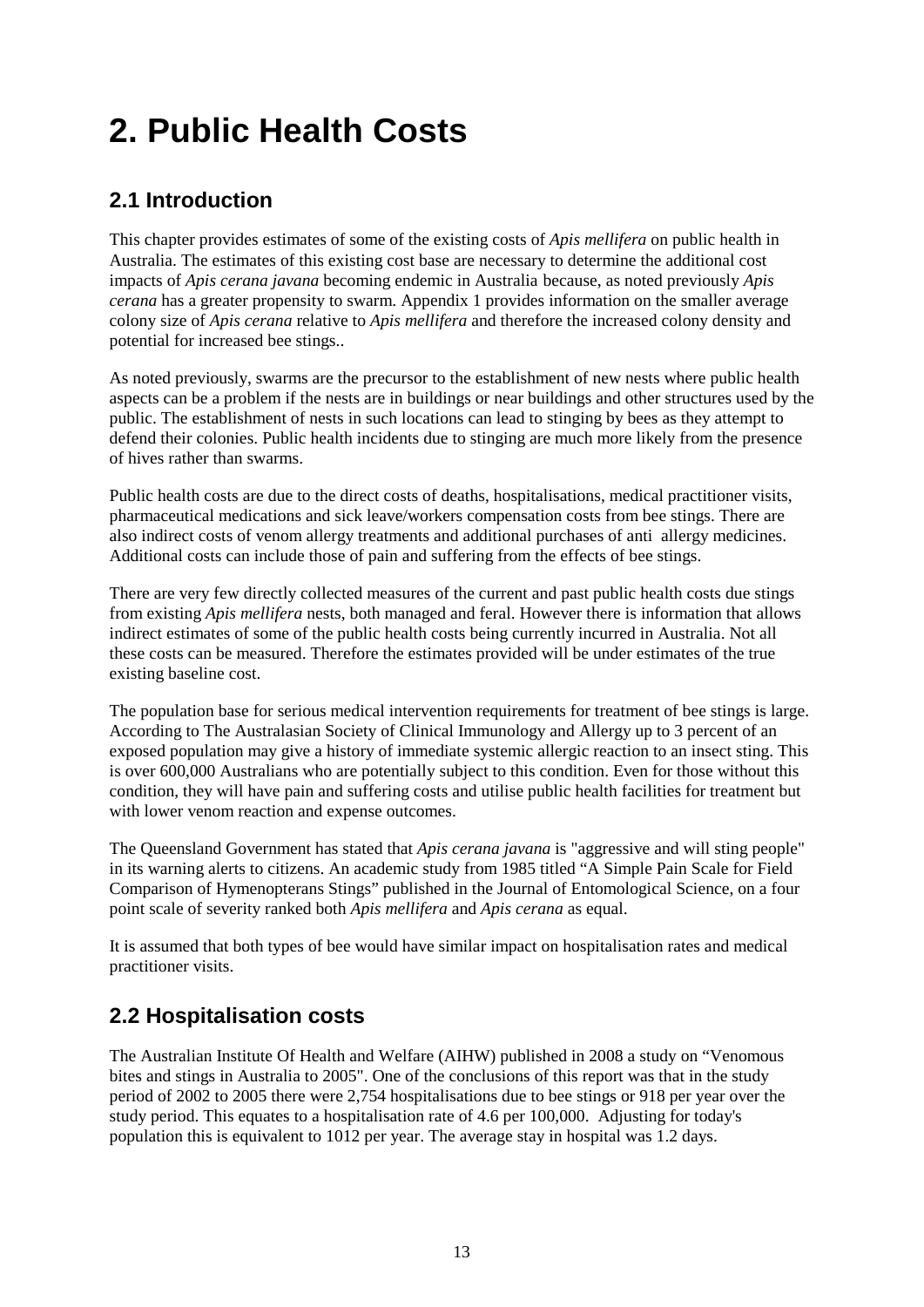Other information was collected for hospitalisations related to other insects such as wasps, hornets and ants to provide a relative ranking of the volume and severity of insect stings and bites on the Australian population. Bee stings were by far the most dominant form of insect bite, accounting for 70.5 percent of hospitalisations from all insects as shown in Table 5.

| <b>Insect</b> | <b>Number</b> | <b>Proportion</b> |
|---------------|---------------|-------------------|
| <b>Bees</b>   | 2,754         | 70.5              |
| Wasps         | 793           | 20.3              |
| Hornets       | 10            | 0.2               |
| Ants          | 347           | 8.9               |
| Total         | 3,904         | 100               |

#### <span id="page-25-0"></span>**Table 5 Proportions of All Hospitalisations Due to Insect Stings – Australian Institute of Health and Welfare: 2002–2005**

Source: AIHW, Venomous bites and stings in Australia to 2005, 2008

Hospitalisation costs were not provided in the AIHW study. In a study for the Australasian Society of Clinical Immunology and Allergy titled "The Economic Impact of Allergic Disease" by Access Economics, costs of hospitalisations for allergic reactions were provided. The most common reason for hospitalisation due to bee stings is from anaphylactic shock or allergic reactions. Data is not available for direct costs of bee sting hospitalisations but the study's costing of all allergic reaction hospitalisation costs provides a proxy that provides an indication of the costs of hospitalisation arising from bee stings. In 2005, Access Economics estimated the cost per separation for allergic reactions in public hospitals was \$1235 in 2005 dollars. Indexing this by the CPI, which understates the relatively higher rate of price inflation of health and medical services, provides an estimated cost in 2008–09 dollars of \$1,355 per hospitalisation.

### **2.3 Medical costs**

The AIHW study only looked at the hospitalisation impacts of insect stings and not visits to medical practitioners.

There is no overall data of general practitioner patients involving bee stings. However there is a survey from the Australian GP Statistics and Classifications Centre at the University of Sydney from the BEACH (Bettering the Evaluation and Care of Health) program. This survey was conducted between April 2007 and March 2009. The data was not directly comparable with the Australian Institute of Health and Welfare study and though bee stings were specifically included as a category for case management, most insect bites were not allocated between types of insect.

In the survey there were 312 insect bites and stings managed of which 25 were directly attributable to bees and another 15 to mosquitoes for directly attributable insect bites and stings. All others were unspecified as to type of insect. Full details are shown in Table 6.

This unspecified insect bite data was allocated according to the categories in the Australian Institute of Health and Welfare Report with the relative weightings determined by the hospital admission cases for all insects in that study as shown in Table 5.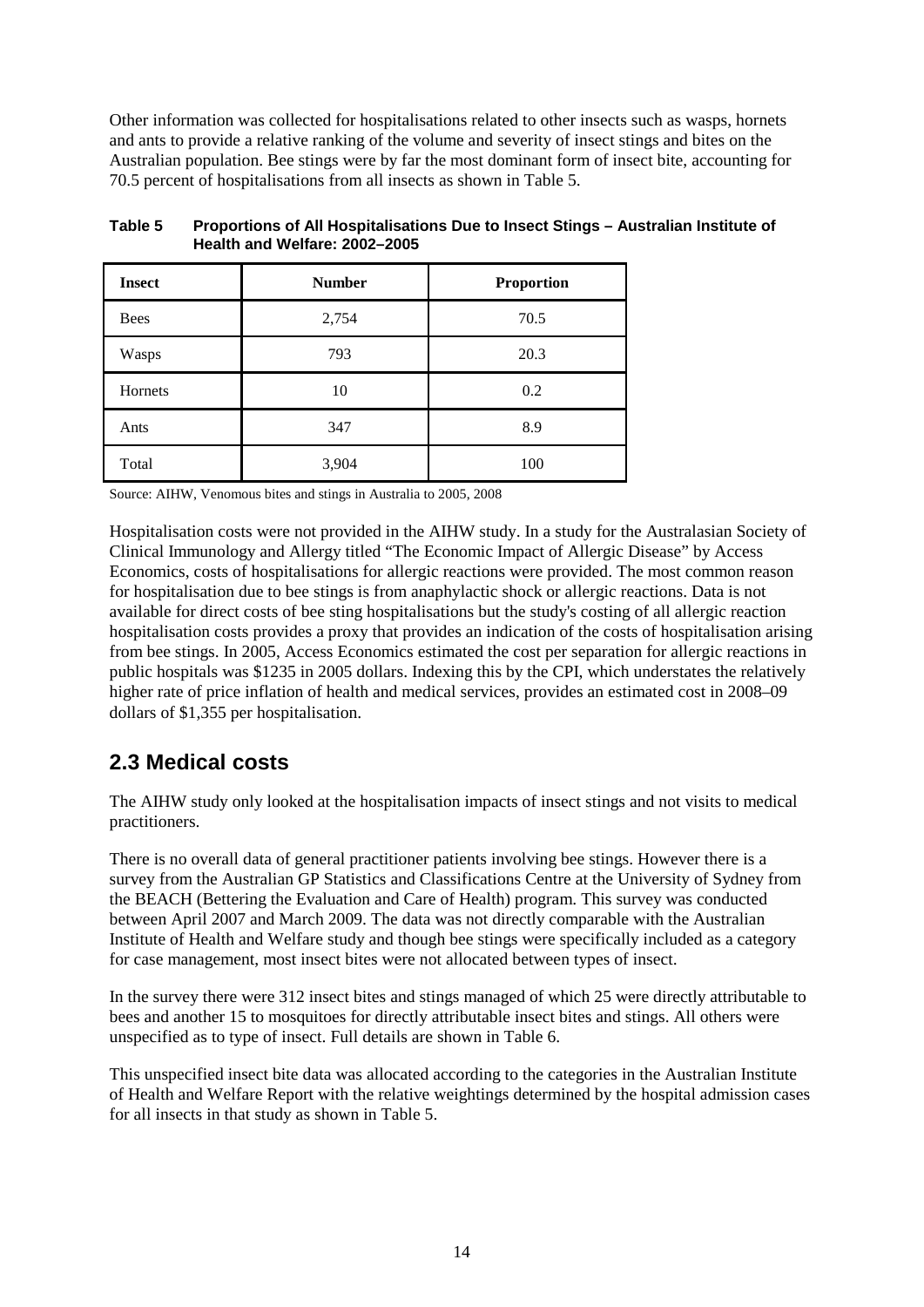| Category                                             | <b>Number</b> | Percentage | <b>Total Australia</b> |
|------------------------------------------------------|---------------|------------|------------------------|
| Total bites and stings                               | 426           | 100.0      | 240,000                |
| Total insect bites                                   | 312           | 73.2       | 176,000                |
| Identified Bee stings                                | 25            | 5.9        | 14,000                 |
| Unattributed insect<br>stings                        | 272           | 63.8       | 153,000                |
| - Proportion of<br>unattributed due to<br>Bee stings | 192           | 45.1       | 108,000                |
| Total Bee stings                                     | 217           | 50.9       | 122,000                |

#### <span id="page-26-0"></span>**Table 6 Estimates of visits to General Practitioners for treatment of bee stings from the BEACH General Practitioners Survey**

Source: BEACH, 2009

The BEACH study on bites and stings when extrapolated to Australia showed that general practitioners averaged just over two contacts with patients for bites and stings cases in every 1000 encounters in the program or, according to the study, approximately 240,000 professional attendances on general practitioners per year. This is consistent with the total of 111.4 million visits to general practitioners in 2008–09. According to the percentages in the BEACH survey, insects would account for 176,000 visits. Adjusting the total unspecified insect aggregation according to the percentages of hospitalisations arising from the AIHW report reduces this to 122,000 visits to general practitioners in 2008–09 for bee stings.

Specific cost data is not available for the costs of these medical services. The average cost per visit under Medicare to general practitioners was \$40.90 in 2008 - 09. This figure understates any additional payments made by patients above the Medicare rate and does not take into account the differing composition of duration of visits to general practitioners. There is no information on average duration or average type of service provided for patients suffering from bee stings. This totalled \$5 million.

An additional cost in the medical area was that for pharmaceutical products prescribed by doctors. In the study over 92 percent of the insect bites and stings managed were prescribed medications. Details of the identified pharmaceutical prescriptions and their rates of usage are provided in table 7. Not all medications were identified so this is an underestimate of the total pharmaceutical costs arising from existing bee sting cases. Prices for the pharmaceuticals were taken for generic brands from epharmacy.com.au. Prices at local pharmacies could be higher. It is also assumed that bee sting pharmaceutical prescriptions are of the same proportion as prescriptions for all insect bites. If the unidentified pharmaceutical prescriptions are allocated according to the relative proportions of identified pharmaceuticals then there would be an additional 63,400 prescriptions at an average cost of \$9.23 totalling an additional public health cost of \$0.63 million.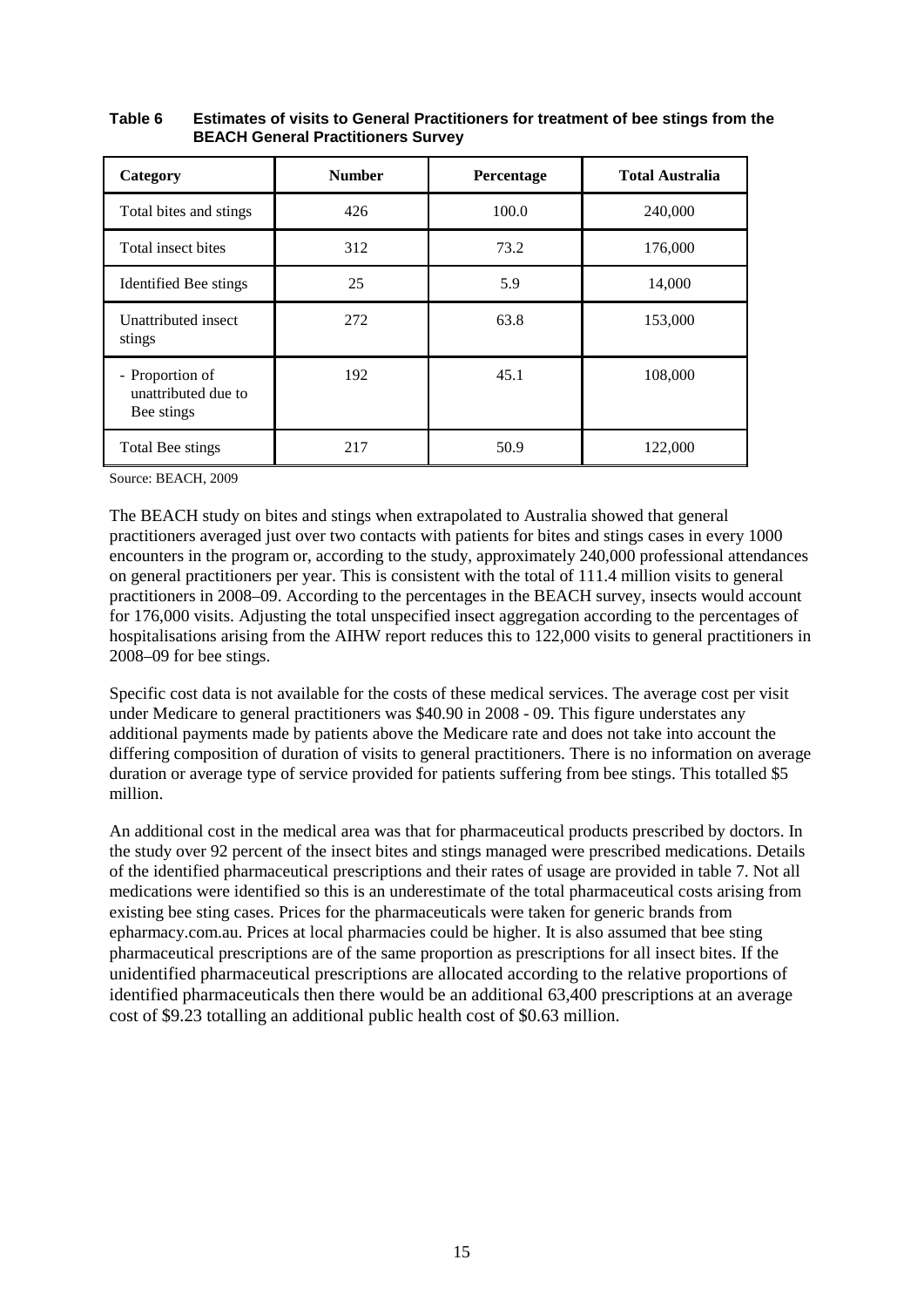| <b>Medication</b>      | <b>Proportion</b> | <b>Australia</b> |
|------------------------|-------------------|------------------|
| Cephaxelin             | 11.9              | 14,500           |
| Loratidine             | 8.7               | 10,600           |
| Mometasone             | 7.7               | 9,400            |
| Hydrocortisone topical | 7.4               | 9,000            |

<span id="page-27-0"></span>**Table 7 Estimates of the Number of Identified Pharmacy Prescriptions for Australia**

Source: BEACH, 2009

### **2.4 Estimates of Direct Public Health Costs**

From the datasets for hospitals and general practitioners and average prices, the direct public health costs come to a minimum identified cost of \$6.77 million per annum (Table 8). As a high range estimate pharmaceutical costs would increase by \$0.63 million for the unallocated pharmaceutical estimates.

These estimates will be underestimates because many costs have not been included and extremely conservative assumptions have been used in deriving them. Only identifiable and measurable costs are included in deriving the estimates.

| Category                     | <b>Number</b> | Unit $cost(\$)$ | Total cost(\$m) |
|------------------------------|---------------|-----------------|-----------------|
| Hospitalisations             | 1,012         | 1,355           | 1.37            |
| General practitioner visits  | 122,000       | 40.90           | 4.99            |
| Medications prescribed       |               |                 |                 |
| - Cephaxelin                 | 14,500        | 6.99            | 0.10            |
| - Loratidine                 | 10,600        | 9.95            | 0.11            |
| - Mometasone                 | 9,400         | 11.35           | 0.11            |
| - Hydrocortisone topical     | 9,000         | 9.69            | 0.09            |
| - Unidentified prescriptions | 63,400        | 9.23            | 0.63            |
| Total cost                   |               |                 | 7.40            |

<span id="page-27-1"></span>**Table 8 Estimates Of Direct Public Health Costs – 2008–09**

Source: derived from BEACH and AIHW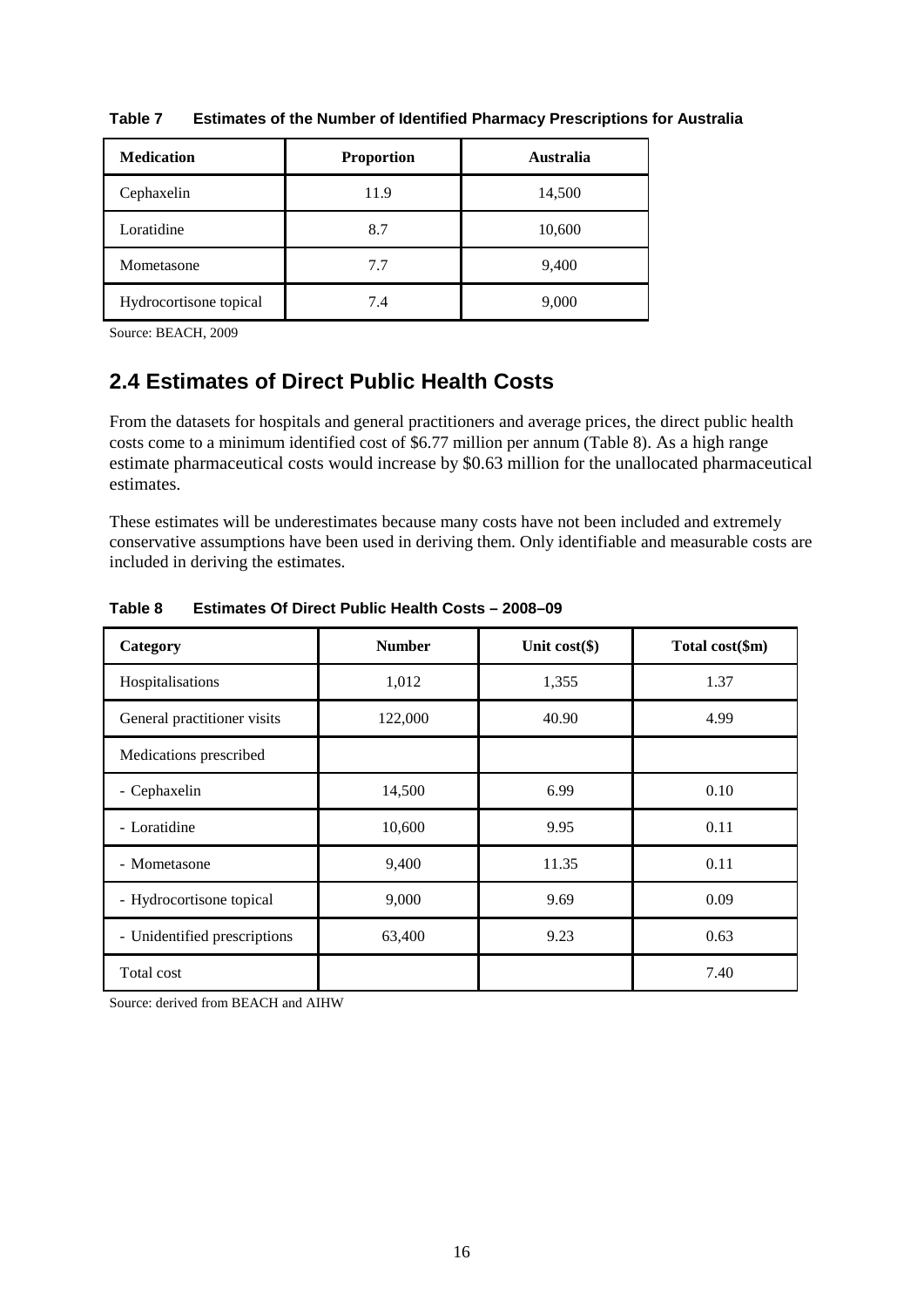### **2.5 Workers compensation/sick leave costs**

An indirect cost of the effects of bee stings is the time off work due to sickness. If stinging incidents occur during work time they can generally be claimed on workers compensation where estimates can be made of the magnitude of financial costs.

If people are not in the workforce or engaging in leisure activities there are costs for the individual but these are not estimated.

Australia Post has provided details of workers compensation costs for its postal delivery workers from bee stings in the period 2002 to 2004. There were 280 incidents with a loss of 21.7 work days. This is equivalent to 0.0775 work days lost per bee sting incident. It should be noted that a swarm of *Apis cerana javana* was found in a letterbox in Cairns.

The AIHW in its 2002 to 2005 study of the bee sting hospitalisations found that 4.8 percent of those hospitalised, or 131, were working for income at the time of sting. Unspecified activities accounted for 77.1 percent of all hospitalised bee sting cases. If the same ratio of 21 percent of people working for an income as a proportion of all those identified as undertaking a specific activities was applied to the number of hospitalisations in the unspecified category, then an additional 445 people would have been hospitalised. A range of 131 to 576 people were hospitalised due to bee stings while undertaking paid work (Table 9).

Applying the high and low ratios per year for hospitalisations, to general practitioner visits for bee stings, leads to an estimation of a range between 5900 and 25,600 people affected. Using the ratio of 0.0775 work days lost per bee sting derived from Australia Post this would be a range of 450 to 1,980 days lost due to bee stings (Table 9). Current average weekly earnings for all employees, private and public sector, full-time and part-time is \$938 per week. From the data in Table 5, which shows proportion of insect stings due to bees, the total existing costs from *Apis mellifera* stings are estimated at \$480,000 per year.

|                                       | <b>Hospitalisation Incidence</b> |                               | <b>Medical practitioner incidence</b> |                               |
|---------------------------------------|----------------------------------|-------------------------------|---------------------------------------|-------------------------------|
|                                       | Low range<br>estimate            | <b>High range</b><br>estimate | Low range<br>estimate                 | <b>High range</b><br>estimate |
| Number affected                       | 131                              | 476                           | 5,856                                 | 25,600                        |
| Average Duration of time off<br>work  | 1.2                              | 1.2                           | 0.0775                                | 0.0775                        |
| Work days lost                        | 157                              | 571                           | 450                                   | 1,980                         |
| Average weekly earnings per<br>day \$ | 188                              | 188                           | 188                                   | 188                           |
| Total cost \$'000                     | 29                               | 107                           | 85                                    | 372                           |

<span id="page-28-0"></span>

| Table 9 | <b>Estimation of Workers Compensation/Sick Leave Costs</b> |
|---------|------------------------------------------------------------|
|---------|------------------------------------------------------------|

Source: ABS and derived from Australia Post data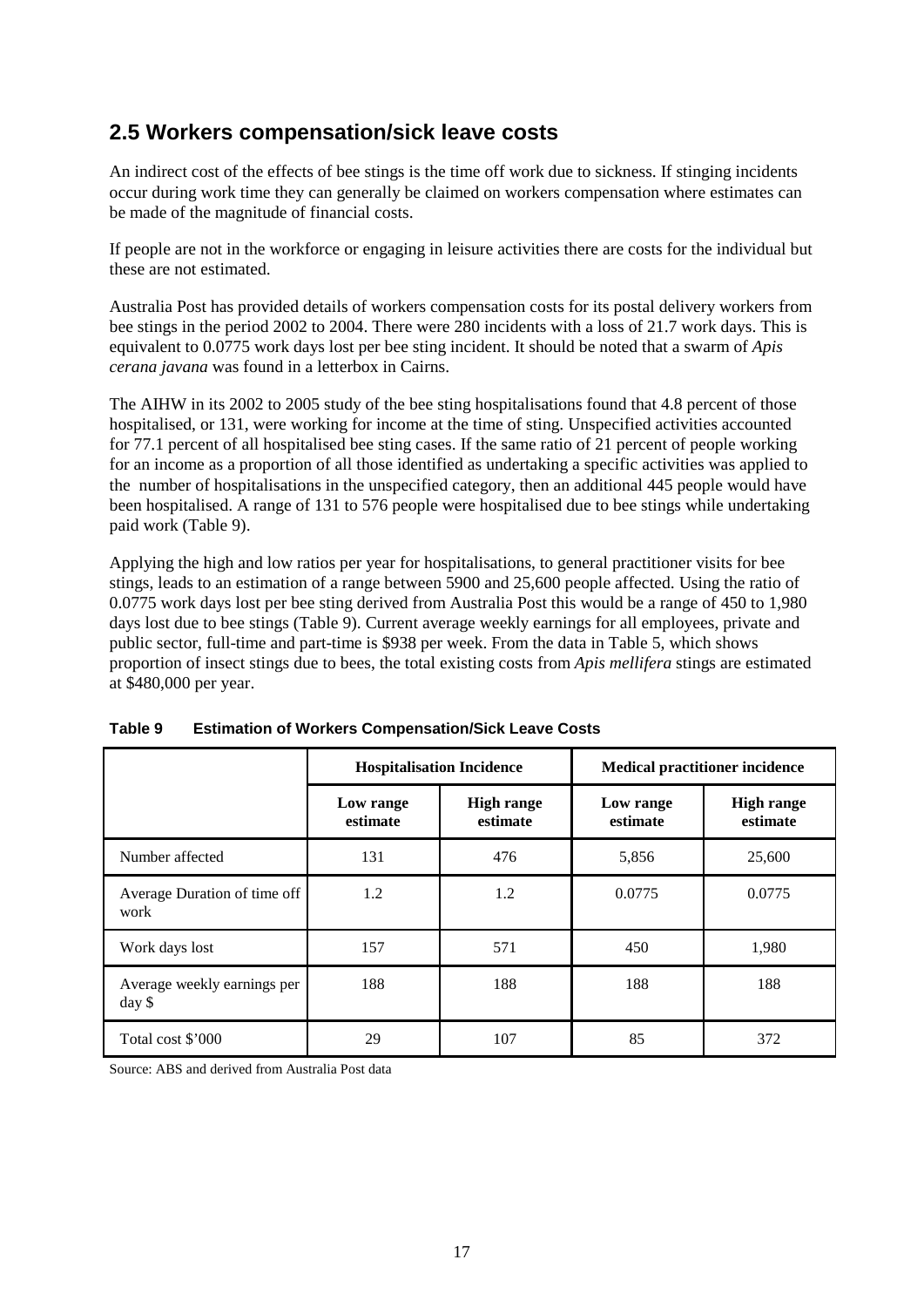### **2.6 Morbidity rates**

An average of 2.2 people died from the effects of bee stings in Australia per year over the last 20 years. This is a rate of 0.12 per million of the population per year.(Canyon et al 2001)

Access Economics in their study on allergic reactions estimated a statistical life cost in Australia of \$3.7 million (in 2003 dollars) per life. Inflating this rate by the CPI leads to a cost in today's dollars of \$4.4 million per life. The current baseline cost for beestings morbidity from existing *Apis mellifera* bee stings is therefore \$11.6 million.

## **2.7 Other Health Costs**

There are other public health costs which arise from bee stings but have not been able to be estimated.

In the New South Wales Government report on Urban Beekeeping (2000), the Royal North Shore Hospital stated that "Most teaching hospitals in Australia would have 20–30 people receiving venom immunotherapy (bee, wasp or European wasp). At Royal North Shore Hospital, bee venom allergy is the commonest venom allergy for which patients are receiving treatment." The extent and costs of these have not been estimated or the likely increase in demand if *Apis cerana javana* becomes endemic.

Other costs such as increasing demand for products such as EpiPen as emergency equipment for dealing with anaphylactic shocks have also not been estimated. If usage of products such as these increase, the recurring cost will also increase as the current product range have a maximum shelf life of three years.

There is also the potential costs of how much would people pay to avoid the pain and suffering from a bee sting. Even if costed at a nominal \$20 per sting, this would add to a significant sum. This has not been estimated in this report.

### **2.8 Costs per 100,000 of the population**

To assist in the modelling of the effects of the spread of *Apis cerana javana*, costings for the different categories of public health costs are estimated per 100,000 people likely to be exposed to the increased likelihood of stings by *Apis cerana javana.*

|                       | Low range | <b>High range</b> |
|-----------------------|-----------|-------------------|
| Morbidity             | 52,800    | 52,800            |
| Hospitalisation       | 6,233     | 6,233             |
| General practitioners | 22,700    | 22,700            |
| Pharmaceuticals       | 1,863     | 4,727             |
| Workers compensation  | 518       | 2,177             |
| Total cost            | 84,114    | 88,637            |

<span id="page-29-0"></span>

| Table 10 | Estimated Public Health Costs in dollars per 100,000 people (\$) |  |  |
|----------|------------------------------------------------------------------|--|--|
|          |                                                                  |  |  |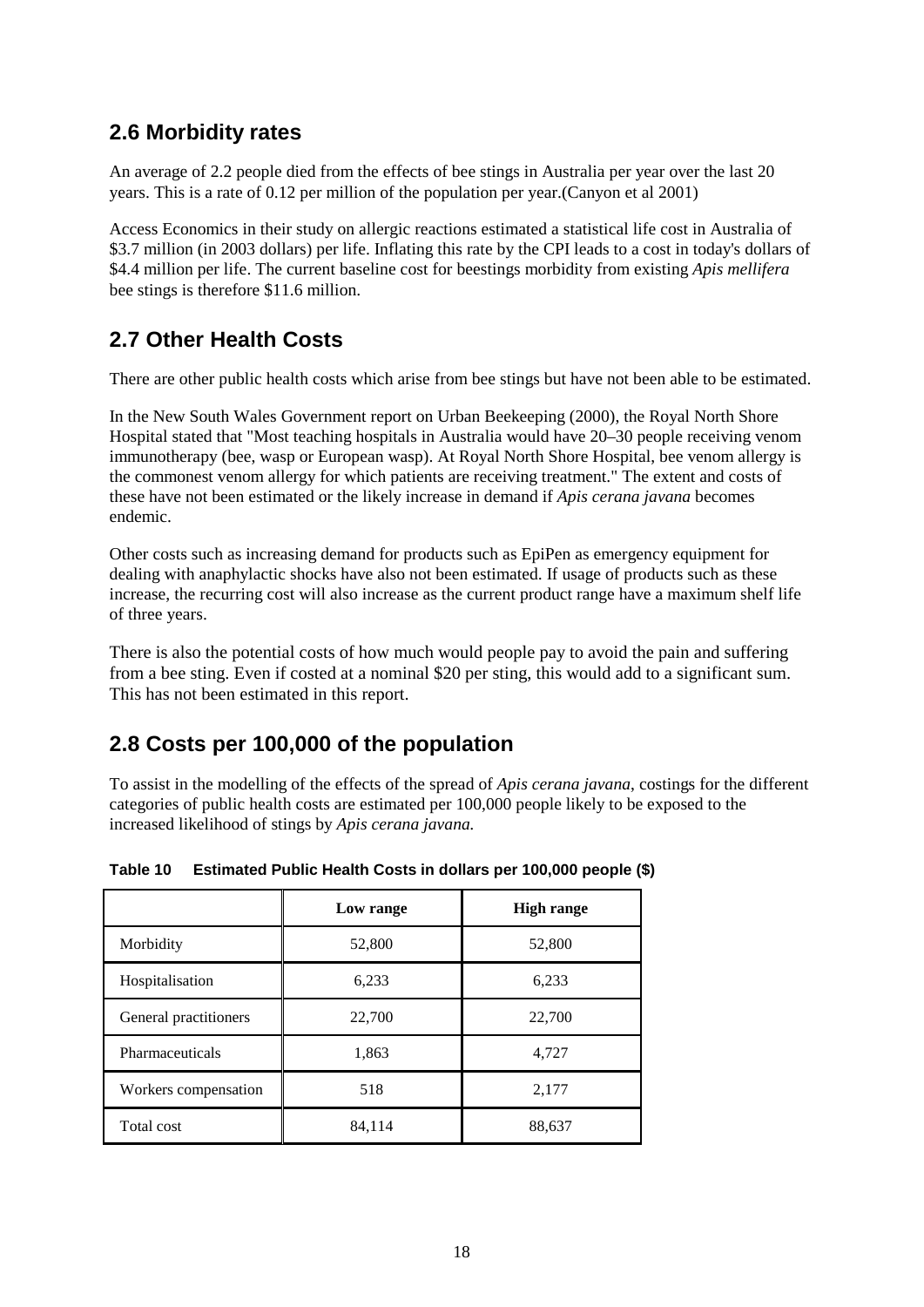## **3. Results**

The following estimates of parameters can be utilised in the Queensland Government modelling of the cost scenarios if *Apis cerana javana* becomes endemic. Because of the paucity of information on certain of the aspects, high and low ranges of possible costs are provided.

## **3.1 Public Health Costs**

The two major variables that are required for providing detailed estimates are:

- the population in regions likely to be affected; and
- the increase in the number of stings related to the expected increase in colony density where *Apis cerana* replaces *Apis mellifera* in the affected regions.

These two variables are multiplied to provide an impact factor on the population which can then be applied to the specific individual health cost parameters.

For purposes of the modelling, the variables provided are in terms of 100,000 people affected.

#### **Parameters**

#### **Morbidity**

- Rate 0.012 deaths
- Cost \$52,800

#### **Hospitalisation**

- Rate 4.6 hospitalisations
- Cost \$6,233

#### **General practitioners**

- Rate 550 visits
- Cost \$22,700

#### **Pharmaceuticals**

- Rate 198 identified prescriptions and 288 unidentified prescriptions
- Cost range \$1,863–\$4,727

#### **Workers Compensation/Sick Leave**

- Rate 27–118 days lost
- Cost Range \$518–\$2,177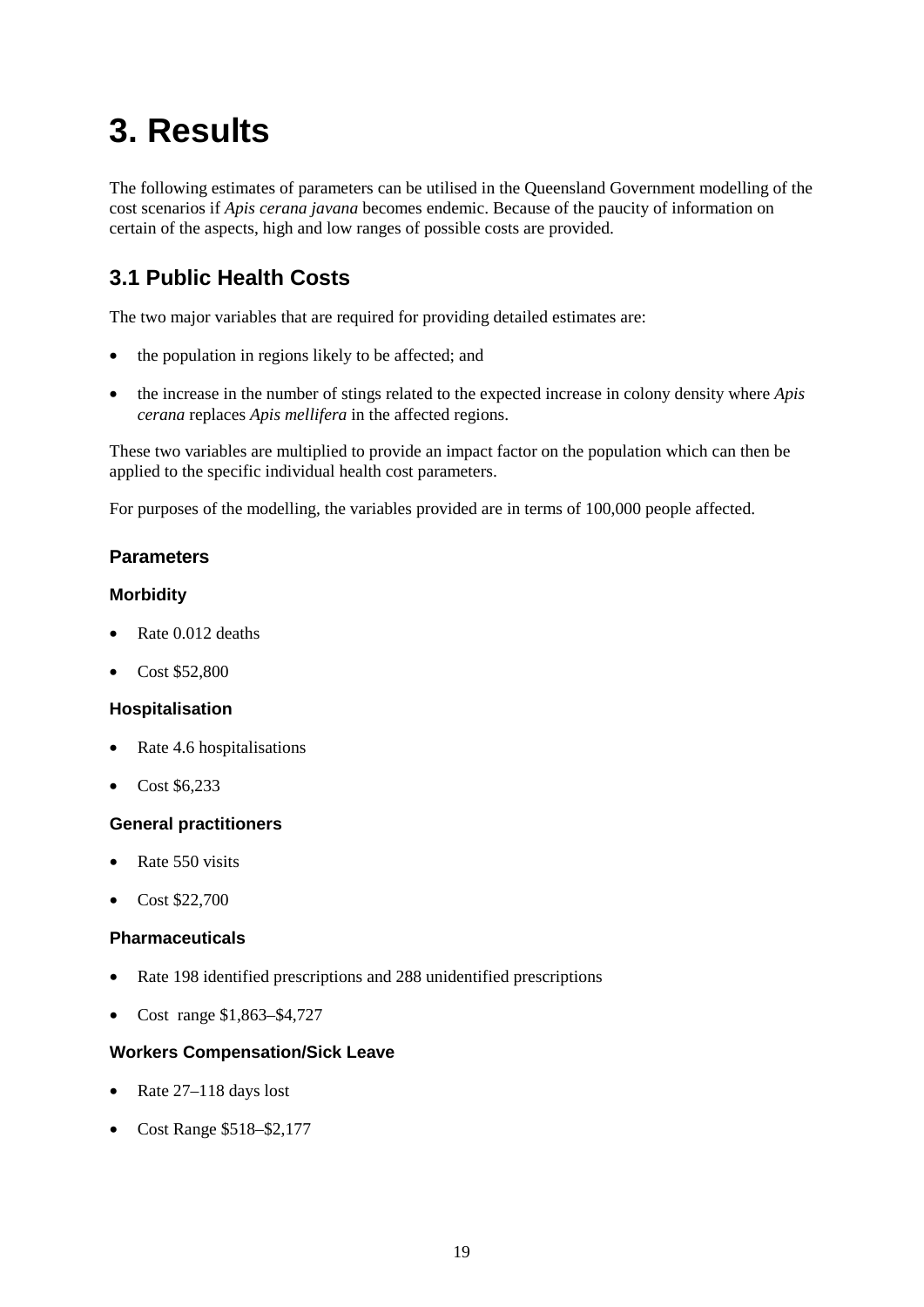The baseline Public Health Costs for determining the impact of *Apis cerana javana* will be in the range of \$84,114–\$88,637 per 100,000 people. Estimates of the increased colony density of *Apis cerana javana relative* to will enable the incremental costs to be calculated.

## **3.2 Public Nuisance Costs**

The two major variables required for providing detailed estimates in this category are:

- the population in regions likely to be affected; and
- the increase in the number of swarms of *Apis cerana javana* relative to in the affected regions.

Again these two variables are multiplied to provide an impact factor on the population which can then be applied to the specific public nuisance parameters. Again the purposes of modelling the variables provided are in terms of 100,000 people affected.

#### **Parameters**

#### **Private land, swarm and colony removal**

- Rate 13.5–100
- Cost Range \$2,700–\$20,000

#### **Building cost**

- Rate 0.9–7.1
- Cost Range \$470–\$3,560

#### **Public lands and facilities**

- Rate  $6-40$
- Cost Range \$1,410–\$10,100

The baseline Public Nuisance Costs range between \$4,580 and \$33,660 per 100,000 people. Using the increased swarm density estimates of *Apis cerana javana* relative to *Apis mellifera* provided by Biosecurity Queensland will allow estimates of the potential orders of magnitudes of additional costs that could be incurred.

All parameter values can be utilised to provide reasonable orders of magnitude estimates of the potential impact of *Apis cerana javana* on the public costs to the community.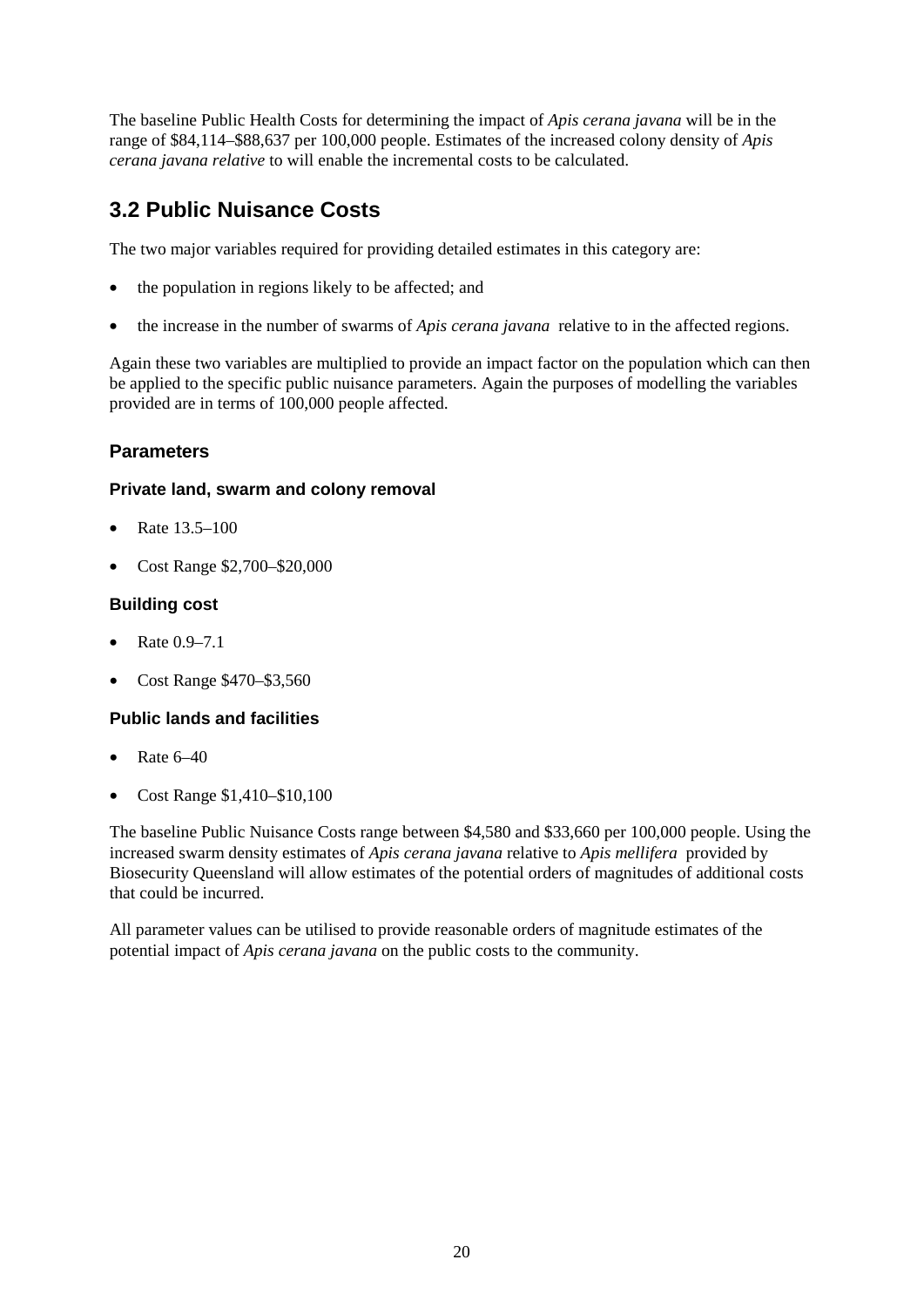## **Implications**

The parameters developed in the estimates of public nuisance and public health costs from *Apis cerana javana* becoming endemic, are significant in their own right. The parameters can also inform policy modellers and decision-makers of additional costs in not undertaking an eradication campaign.

## **Recommendations**

The model parameters developed in this paper should be utilised by the Queensland Government in its modelling for the benefit cost analysis for the eradication of the Asian Honey Bee.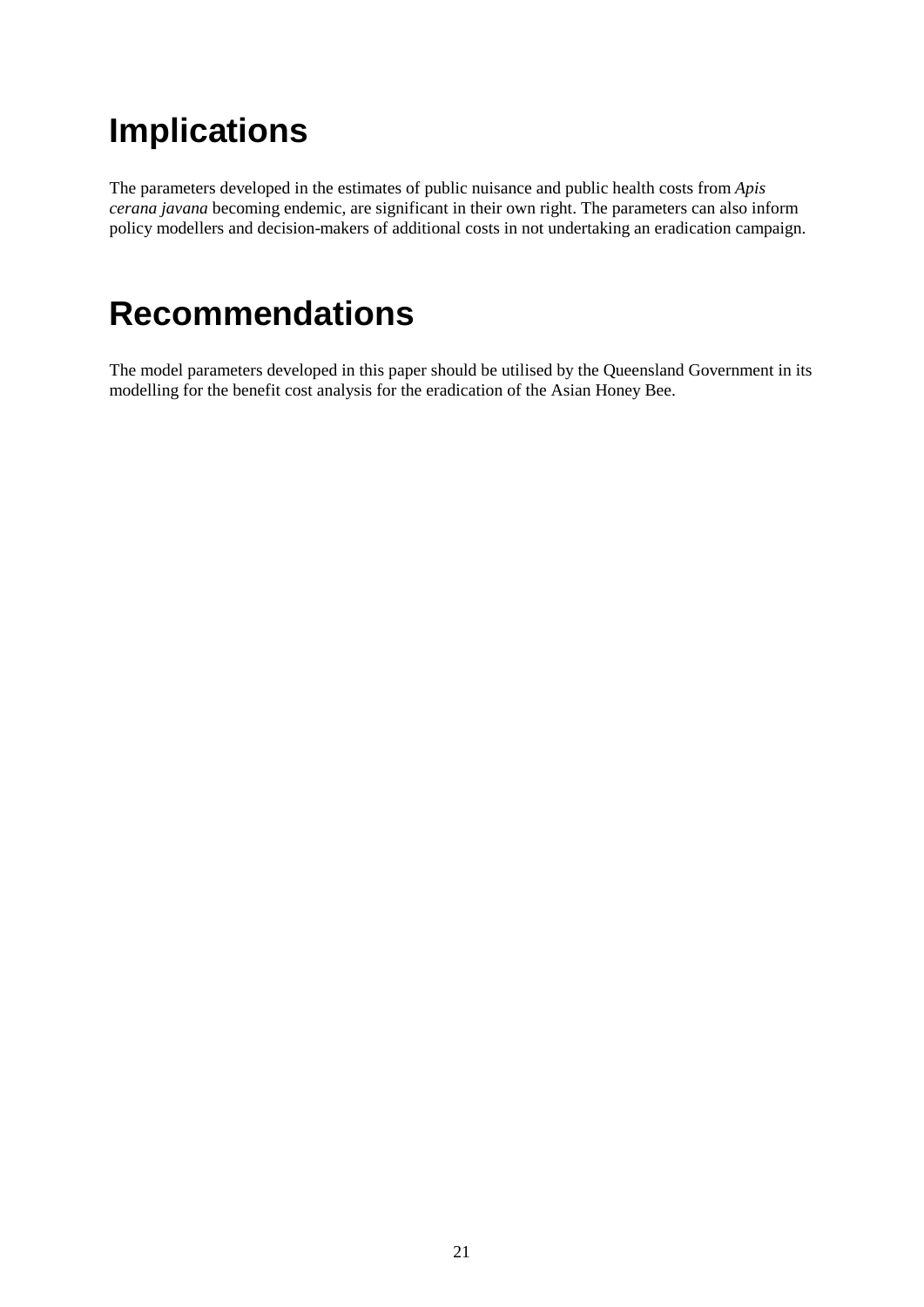## **Appendix 1. Colony Numbers and Sizes**

## **1 Estimating the Colony Population of Australia**

To help in the estimation of the impact of *Apis cerana javana* it would be ideal to have good estimates of the existing stock of *Apis mellifera* colonies, both managed and feral. The numbers of swarms and nests emanating from these colonies will be a function of this existing stock. The related changes in public health and public nuisance costs will therefore be able to be calculated from expected changes in the numbers of nests and swarms from *Apis cerana javana* relative to *Apis mellifera*.

Managed *Apis mellifera* hive statistics are available and reasonably robust. Commercial beekeepers make up the great majority of hives and are well reported. Amateur beekeepers have a much lower registration rate but account for a much smaller number of hives. There is a reasonably high degree of confidence in estimating the number of managed hives in Australia. Registered hives in Australia in 2006–07 totalled 570,000. Not all states and territories require registration.

For density of feral *Apis mellifera* colonies in Australia there is a very large range of estimates as presented in Table 11. The estimates vary according to climatic and vegetation conditions. Oldroyd (1998) found colony aggregations in small areas rather than random or organised dispersal of feral nest sites. A simple observation of these studies is that, as would be expected, wood lands, whether open or riparian, contain much larger concentrations of feral honeybee colonies than grasslands.

| <b>Location</b>        | Habitat           | Area(ha) | Number of feral<br>colonies | Colonies/<br>hectare |
|------------------------|-------------------|----------|-----------------------------|----------------------|
| Cromer CP (SA)         | open woodland     | 15       | 6                           | 0.4                  |
| Scott CP (SA)          | open woodland     | 9        |                             | 0.1                  |
| Ngarkat CP (SA)        | mallee - heath    | 3.600    | 4                           | 0.001                |
| Mt Rescue CP (SA)      | mallee - heath    | 2.000    | 7                           | 0.004                |
| Flinders Chase NP (SA) | mallee - forest   | 200      | $45 - 80$                   | $0.2 - 0.4$          |
| Wyperfeld NP (Vic)     | riparian woodland | 35       | 27                          | 0.77                 |

<span id="page-33-0"></span>**Table 11 Estimates of feral Apis mellifera hive-density – Australia**

Source: Paton

The data shown in Table 11 are estimates of the abundance of feral colonies in locations in SA and Victoria. The range of values represents annual fluctuations in numbers of colonies recorded in the study area. Note that in most cases only small areas have been systematically searched and densities calculated from those studies should be treated cautiously.

A selection of international studies of feral honeybee nest densities show a similar range but all have their own unique characteristics (Table 12). For example, in the US, a Californian study site was said to have a relatively poor number of nests due to a lack and dispersal of appropriate cavities for honeybee swarms to establish in. A New York State example showed there was a very high attrition rate of feral honeybee colonies during the winter in a forest due to severe cold and snow conditions.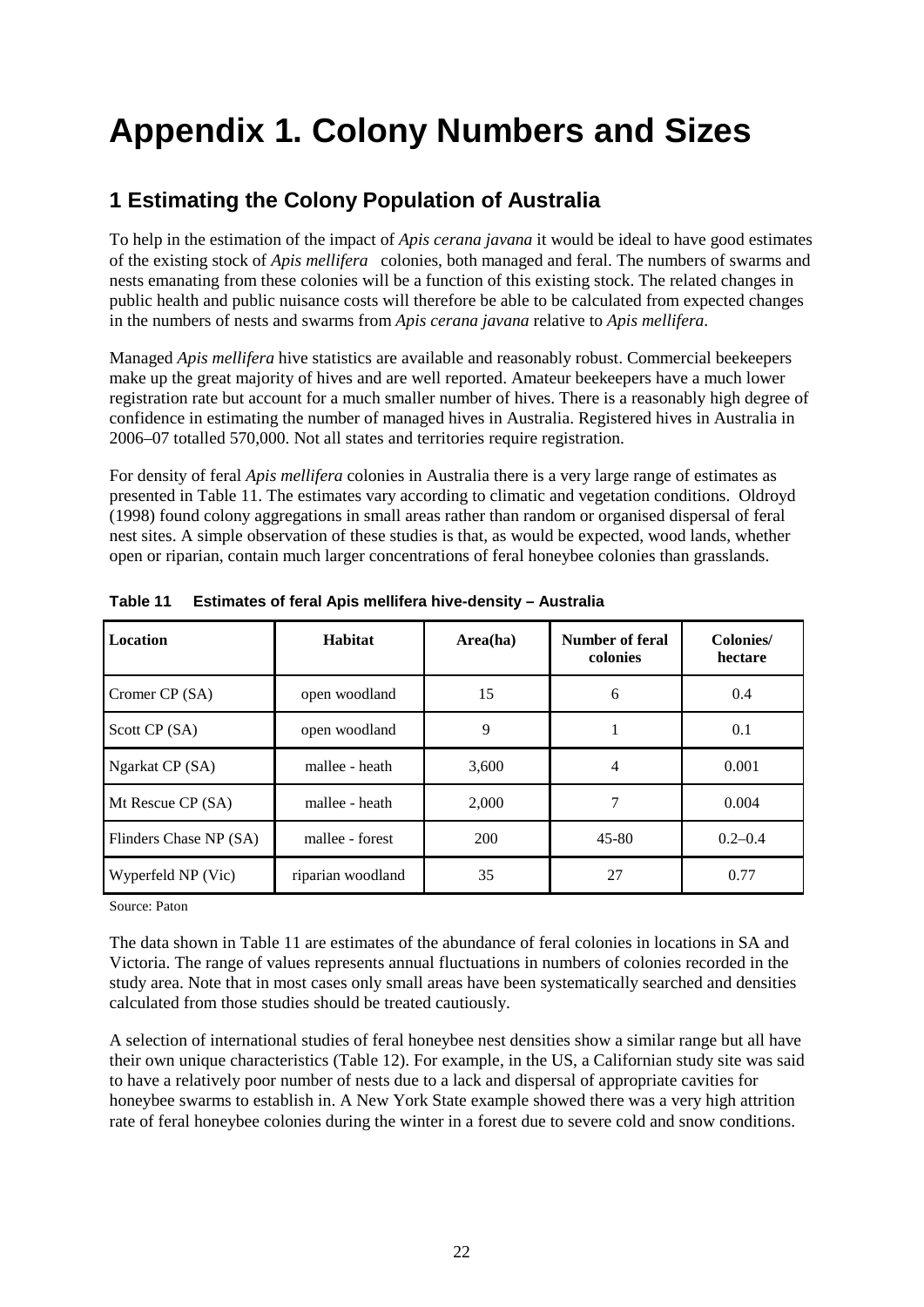| Location   | <b>Habitat</b>   | Area(ha) | Number of feral<br>colonies | Colonies/<br>hectare |
|------------|------------------|----------|-----------------------------|----------------------|
| California | Mediterranean    | 24,800   | 164                         | 0.07                 |
| New York   | temperate forest | 1,100    | 8                           | 0.07                 |
| Costa Rica | open woodland    | ,1250    | 38                          | 0.03                 |

<span id="page-34-0"></span>**Table 12 Estimates of feral Apis mellifera colony density – International**

Source: Seeley, Wenner and Thorp

It would be extremely difficult, if not impossible, to measure the total number of feral bee colonies in Australia. As a means of determining the potential spread, density of hives and impacts of *Apis cerana javana* using a variable of total number of *Apis mellifera* hives in Australia would not be appropriate for measurement effects.

As an example of the density of *Apis cerana javana* hives, Father David Galvin, a leading Solomons Island beekeeper and ACIAR sponsored speaker to Apimondia 2007, has estimated that there are five nests per hectare on "disturbed grounds" on the island of Makira.

## **2 Sizes of hives**

Managed hives in Australia can vary in size from 10,000 bees to 80,000 bees with an industry norm of 50,000 bees per hive. Feral bee colonies are generally acknowledged to be smaller with approximately 20,000 bees per colony, though varying in size from 10,000 to 40,000 bees.

There is very little information in the way of scientific evidence on the sizes of feral hives in Australia. However, there are studies from North America that generally confirm the Australian industry knowledge. From Paton there is:

"...general information on the sizes of feral colonies of honeybees in North America, where feral colonies ranged in size from 10,000-30,000 bees, occupied nest cavities that ranged in volume from 15-80 L ... Feral colonies usually swarmed at least once per year ...For comparison, commercially-managed colonies in North America usually consisted of 20,000- 60,000 bees, had hives with volumes of 125-250 L ...Survival was high and only about 25% of the colonies in commercial apiaries swarmed each year."

*Apis cerana javana* colonies are much smaller. The data from Cairns indicates that established nests have a mean and a median of less than 5,000 bees but a range of 600 to 9,000 in total per nest.

A study by Dyer and Seeley estimated the average size of *Apis cerana* colonies in Asia as comprising 8,000 bees.

The differing data sources show that *Apis cerana javana* colonies are generally much smaller than *Apis mellifera* colonies, with estimates ranging from one fifth to one third the size of a typical *Apis mellifera* colony.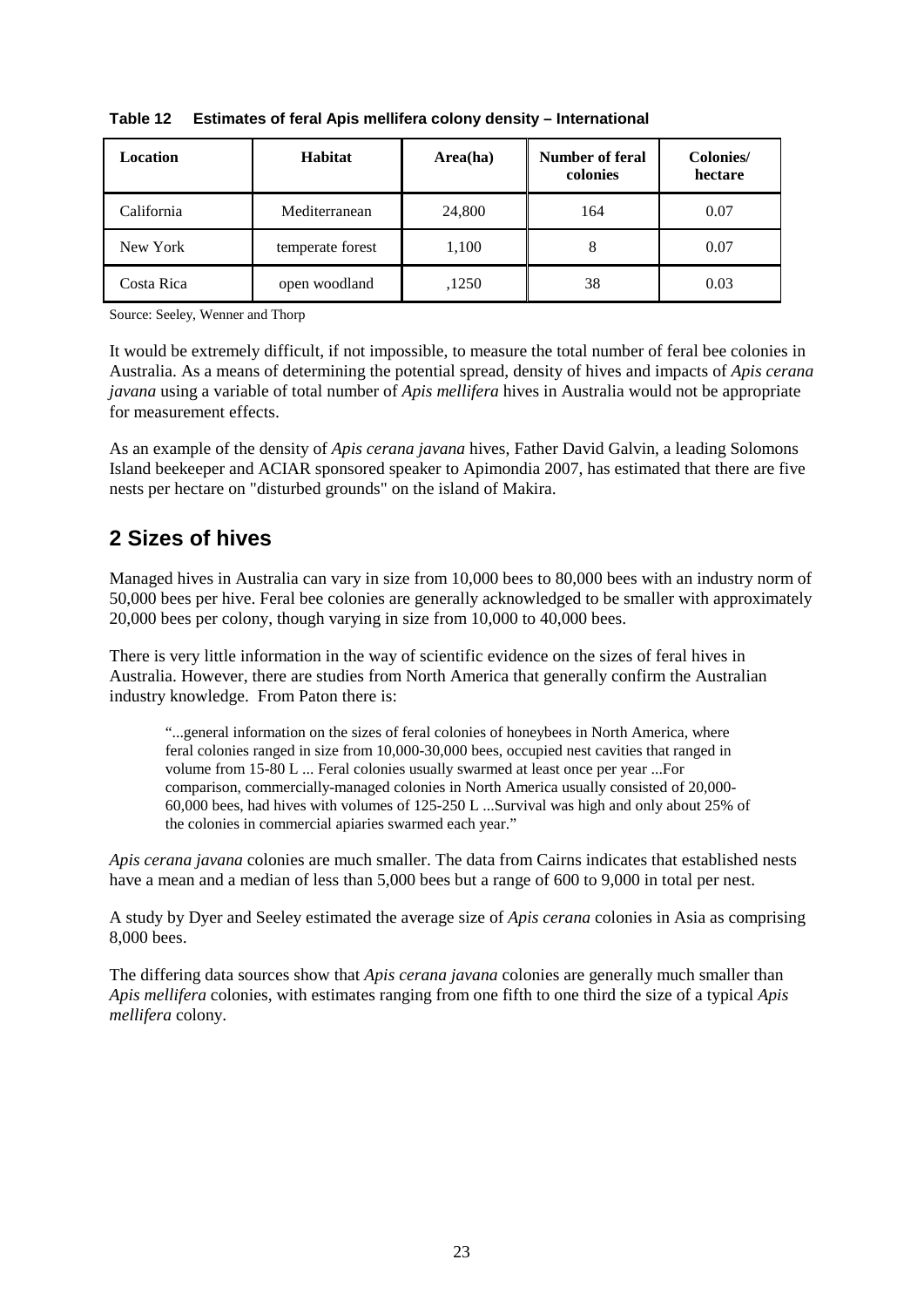### **3 Implications**

As *Apis cerana javana* nests are much smaller on average than *Apis mellifera* hives, even allowing for the same number of bees in an area, there will be a greater number of nests. On the assumption of *Apis cerana javana* becoming endemic in Australian regions, there would be at least three times as many nests of *Apis cerana javana* compared to feral *Apis mellifera* nests in the regions where they have been replaced because of the smaller colony sizeThis does not take into account the likely shortterm costs of very extensive swarm and nest numbers as it goes through the invasive stage. After the invasive stage it could be assumed that *Apis cerana javana* nest numbers will achieve an equilibrium with the availability of local resources (pollen, nectar and number of suitable cavities).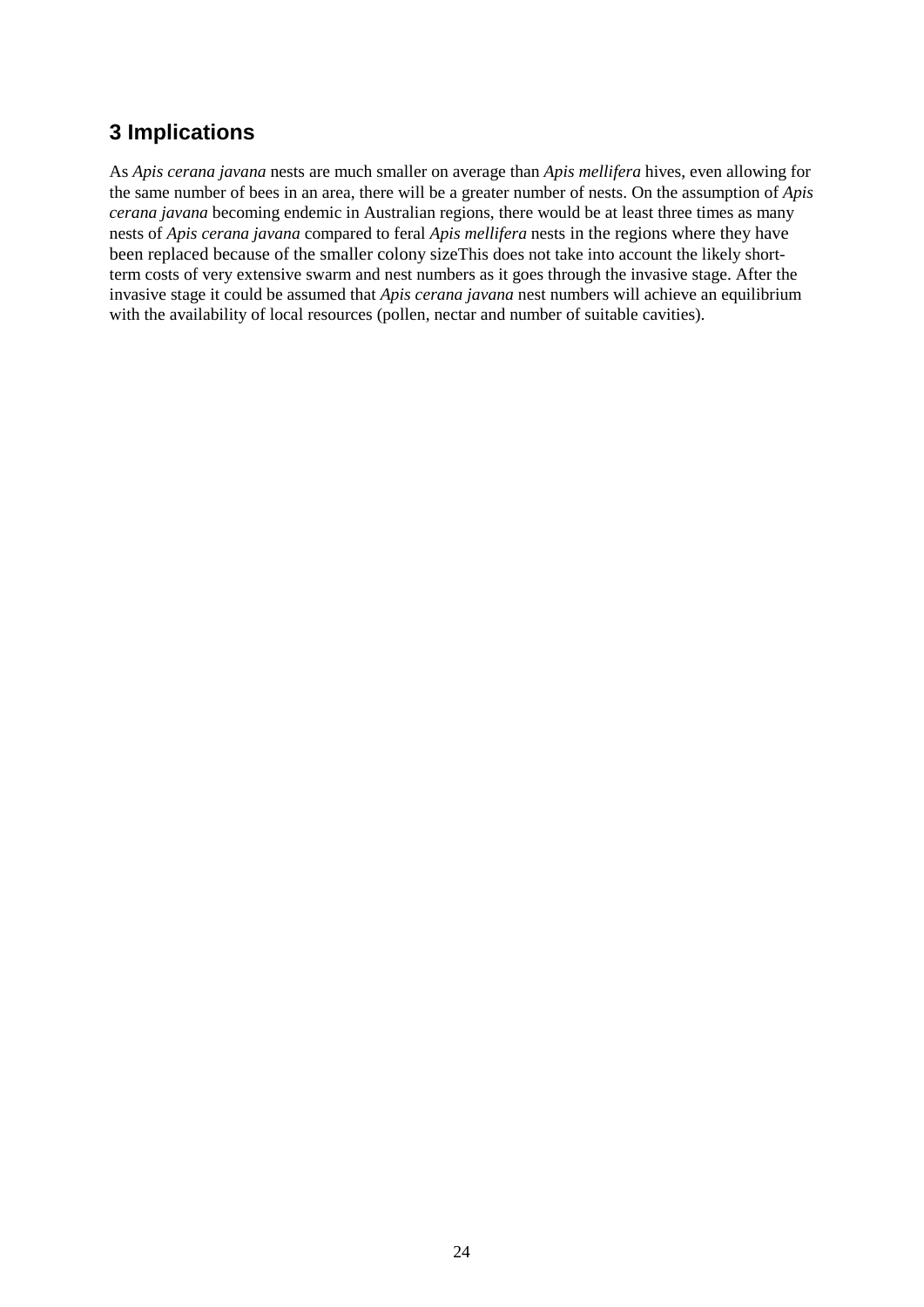## **References**

ABS, 2010, Australian Labour Market Statistics, 6105.0

Anderson, D.L. (2004). Assessment of the Varroa mite and Asian bee incursion in the Solomon Islands. ACIAR Report. 9pp

Anderson, D.L. (2010). Personal communication, CSIRO, Australia.

Access Economics, 2007, The Economic Impact of Allergic Disease.

Amateur Beekeepers Association of New South Wales, http://www.beekeepers.asn.au/(accessed 12/2/2010) and personal communication

Australia Post, Answers to Estimates Questions on Notice, 2004

The Australasian Society of Clinical Immunology and Allergy <http://www.allergy.org.au/content/view/153/312/>(viewed 5/2/2010)

The Australasian Society of Clinical Immunology and Allergy, http://www.allergy.org.au/, (accessed 21/2/2010)

Beekeepers Association of the ACT, http://www.actbeekeepers.asn.au/swarmcollectors/index.htm (accessed 14/2/2010)

Biosecurity Queensland, personal communication

Bradley, C. 2008, Venomous bites and stings in Australia to 2005, AIHW

Canyon, D., Speare. R., Wintel, K., Naumann, I., 2001, Economic Costs of Some Medically Relevant Invertebrate Invasions in Australia, Australasian College of Tropical Medicine Conference 2001

Charles,J., Fahridin, S., Britt, H., 2009, Bites and stings, (BEACH) Australian GP Statistics & Classification Centre, University of Sydney, New South Wales.

CSIRO, 2007, The Future of the Australian Honey Bee Industry, Submission 07-259

Dyer, F., and Seeley, D., 1986, Interspecific comparisons of Endothermy in honey bees: Deviations from the expected size related patterns, Journal of experimental biology, 127. 1 - 26

FAO, Beekeeping in Asia: Keeping *Apis cerana* in Box Hives

Gavin, Father David, Solomon Islands, personal communication

Medicare Australia, Statistics 2010 [https://www.medicareaustralia.gov.au/statistics/div\\_gen\\_prac.shtml](https://www.medicareaustralia.gov.au/statistics/div_gen_prac.shtml)

Midwestern Regional Council, [http://www.midwestern.nsw.gov.au/Community\\_services/Animals/Bees.html](http://www.midwestern.nsw.gov.au/Community_services/Animals/Bees.html) (viewed 8/2/ 2010)

NSW Government, 2000, Inquiry into Beekeeping in Urban Areas Report

Oldroyd, B. J., 1998, Controlling feral honey bee, *Apis mellifera L. (Hymenoptera: Apidae),*  populations in Australia: Methodologies and Costs. *Australian Journal of Entomology* **37**: 97–100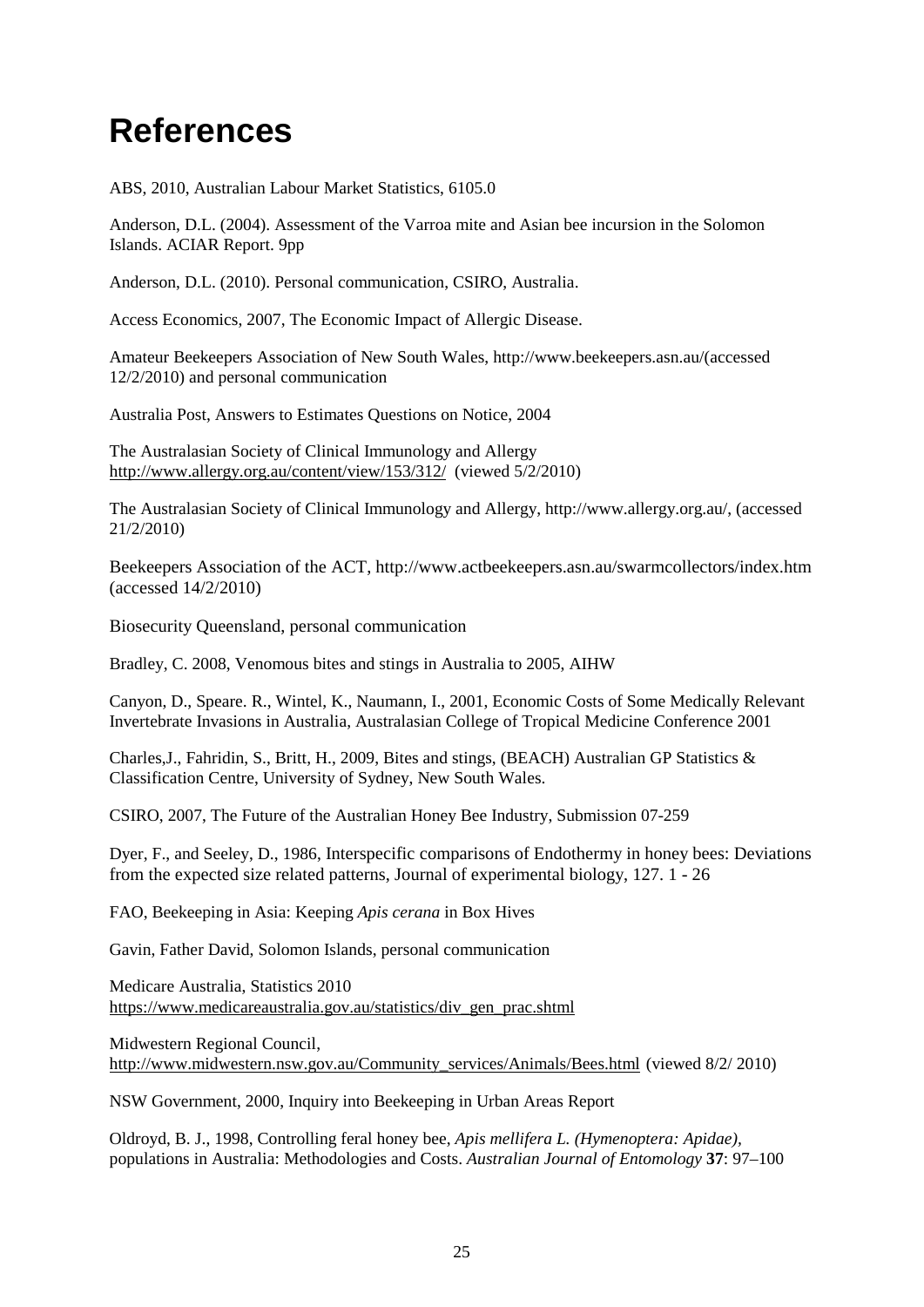Oldroyd, B. J., Smolenski, A., Lawler, S., Estoup, A., Crozier, R., 1995, Colony aggregations in *Apis mellifera L*, *Apidologie* 26(1995),119-130

Paton, D.C. 1996, Overview of feral and managed honey bees in Australia: distribution, abundance, extent of interactions with native biota, evidence of impacts and future research. *Report to the Australian Nature Conservation Agency* Canberra

Queensland Government, [http://www.dpi.qld.gov.au/4790\\_13530.htm](http://www.dpi.qld.gov.au/4790_13530.htm) (viewed 5/2/2010)

RIRDC, 2003, Valuing honeybee pollination, RIRDC Publication No 03/077

RIRDC, 2008, Australian Honeybee Industry Survey 2006–07, RIRDC Publication No 08/170

Seeley, T.D., 2007, Honey bees of the Arnot Forest: a population of feral colonies persisting with *Varroa destructor* in the northeastern United States, *Apidologie* 38 (2007) 19–29

Starr, C.K.,1985, A simple pain scale for field comparison of Hymenoptera stings. *Journal of Entomological Science* **20(2):**225-232

Town of Victoria Park, 2010, http://www.vicpark.ws/council/minutes/(various issues**)** (viewed 12/2/2010)

WR Gay Pest Control, <http://www.pest-control.com.au/index.php?mode=Bees> (viewed 8/2/ 2010)

Wenner, A.M. and R.W. Thorp 1993, The honey bees of Santa Cruz Island. *Bee Culture*. 121 (5):272- 275